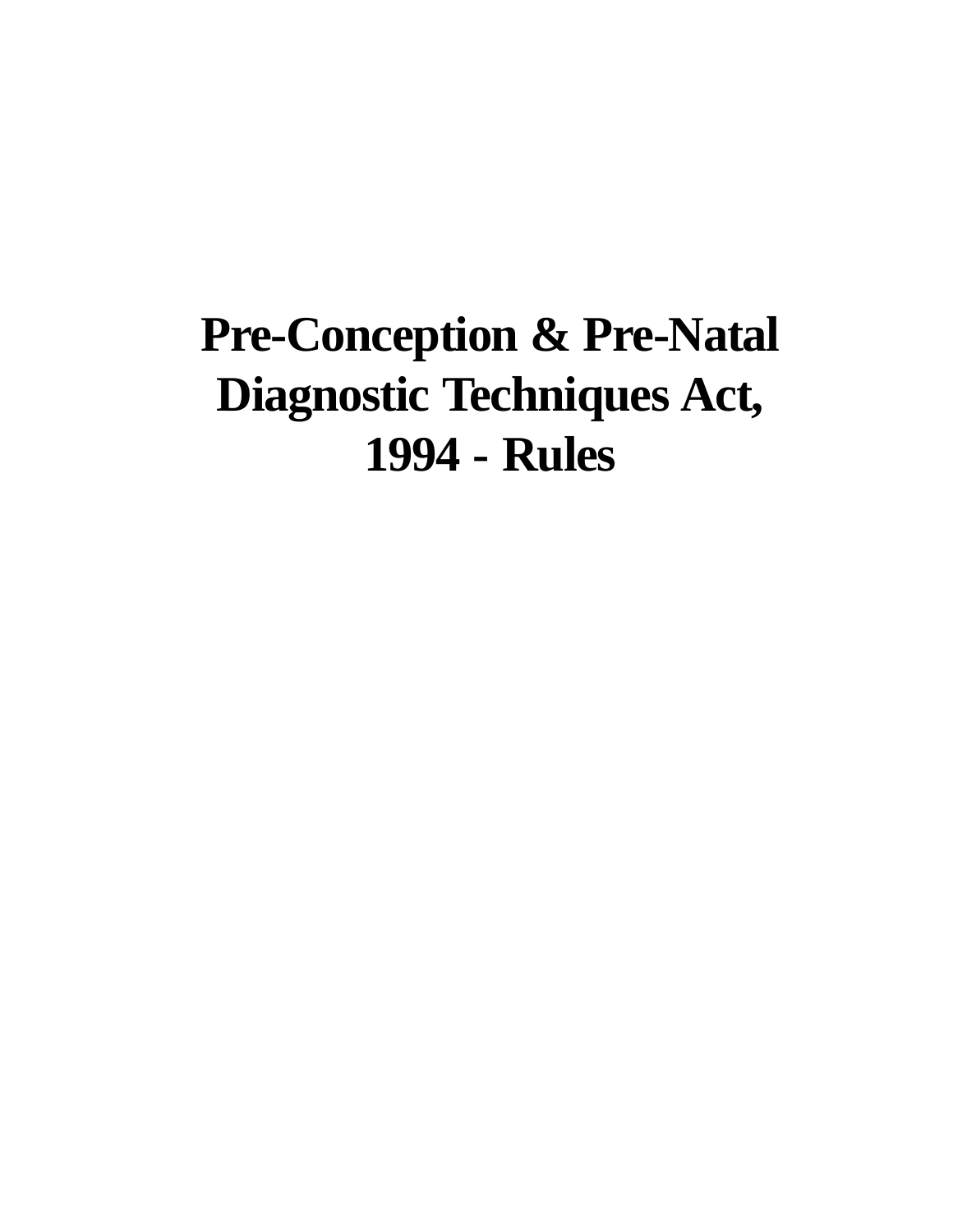# **THE PRE-NATAL DIAGNOSTIC TECHNIQUES (REGULATION AND PREVENTION OF MISUSE) RULES, 1996 AND PRE-CONCEPTION AND PRE-NATAL DIAGNOSTIC TECHNIQUES (PROHIBITION OF SEX SELECTION) RULES, 1996**

- 1. *Short title and commencement.*
	- 1. These rules may be called the Pre-conception and Pre-natal Diagnostic Techniques (Prohibition of Sex Selection) Rules, 1996.
	- 2. They shall come into force on the date of their publication in the Official Gazette.
- 2. *Definitions* In these rules, unless the context otherwise requires:-
	- (a) "Act" means The Pre-natal Diagnostic Techniques (Regulation and Prevention of Misuse) Act, 1994 (57 of 1994);
	- (b) "employee" means a person working in or employed by a Genetic Counselling Centre, a Genetic Laboratory or a Genetic Clinic, and includes those working on part-time, contractual, consultancy, honorary or on any other basis;
	- (c) "Form" means a Form appended to these rules;
	- (d) XXXX
	- (e) "Section" means a section of the Act;
	- (f) words and expressions used herein and not defined in these rules but defined in the Act, shall have the meanings, respectively, assigned to them in the Act.
- 3. The qualifications of the employees, the requirement of equipment etc. for a Genetic Counselling Centre, Genetic Laboratory, Genetic Clinic, Ultrasound Clinic and Imaging Centre shall be as under:
	- 1. Any person being or employing
		- (i) a gynaecologist or a paediatrician having six months experience or four weeks training in genetic counselling or
		- (ii) a medical geneticist,

having adequate space and educational charts/models/equipments for carrying out genetic counselling may set up a genetic counselling centre and get it registered as a genetic counselling centre.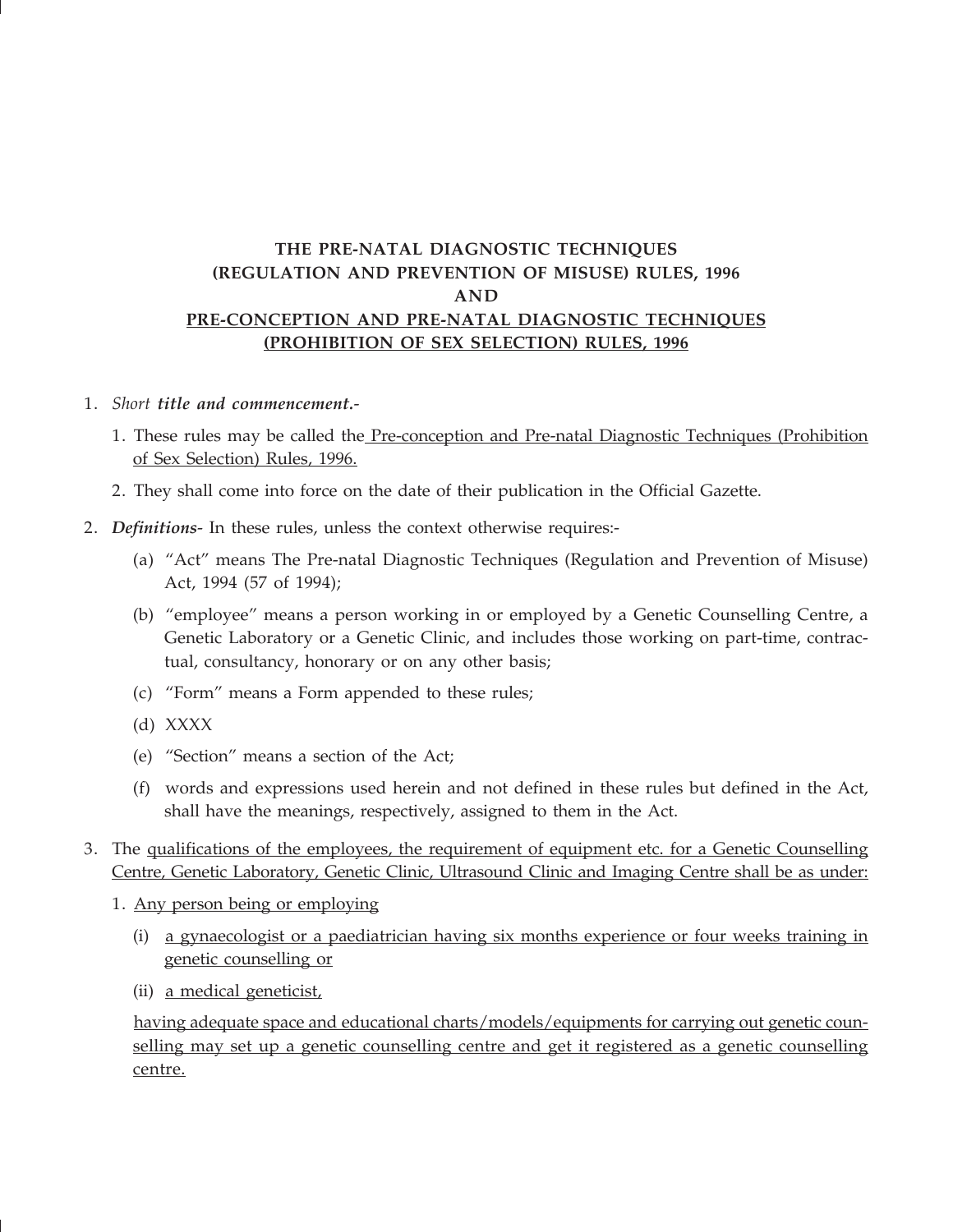- 2. (a) Any person having adequate space and being or employing
	- (i) a Medical Geneticist and
	- (ii) a laboratory technician having a B.Sc. degree in Biological Sciences or a degree or diploma in medical laboratory course with at least one year experience in conducting appropriate pre-natal diagnostic techniques, tests or procedures may set up a genetic laboratory.
	- (b) Such laboratory should have or acquire such of the following equipments as may be necessary for carrying out chromosomal studies, bio-chemical studies and molecular studies:-
	- (i) Chromosomal studies:
		- (1) Laminar flow hood with ultraviolet and fluorescent light or other suitable culture hood.
		- (2) Photo-microscope with fluorescent source of light.
		- (3) Inverted microscope.
		- (4) Incubator and oven.
		- (5) Carbon-dioxide incubator or closed system with 5% CO2 atmosphere.
		- (6) Autoclave.
		- (7) Refrigerator.
		- (8) Water bath.
		- (9) Centrifuge.
		- (10)Vortex mixer.
		- (11)Magnetic stirrer.
		- $(12)$  pH meter.
		- (13)A sensitive balance (preferable electronic) with sensitivity of 0.1 milligram.
		- (14)Double distillation apparatus (glass).
		- (15)Such other equipment as may be necessary.
	- (ii) Biochemical studies:

(requirements according to tests to be carried out)

- (1) Laminar flow hood with ultraviolet and fluorescent light or other suitable culture hood.
- (2) Inverted microscope.
- (3) Incubator and oven.
- (4) Carbon-dioxide incubator or closed system with 5% CO2 atmosphere.
- (5) Autoclave.
- (6) Refrigerator.
- (7) Water bath.
- (8) Centrifuge.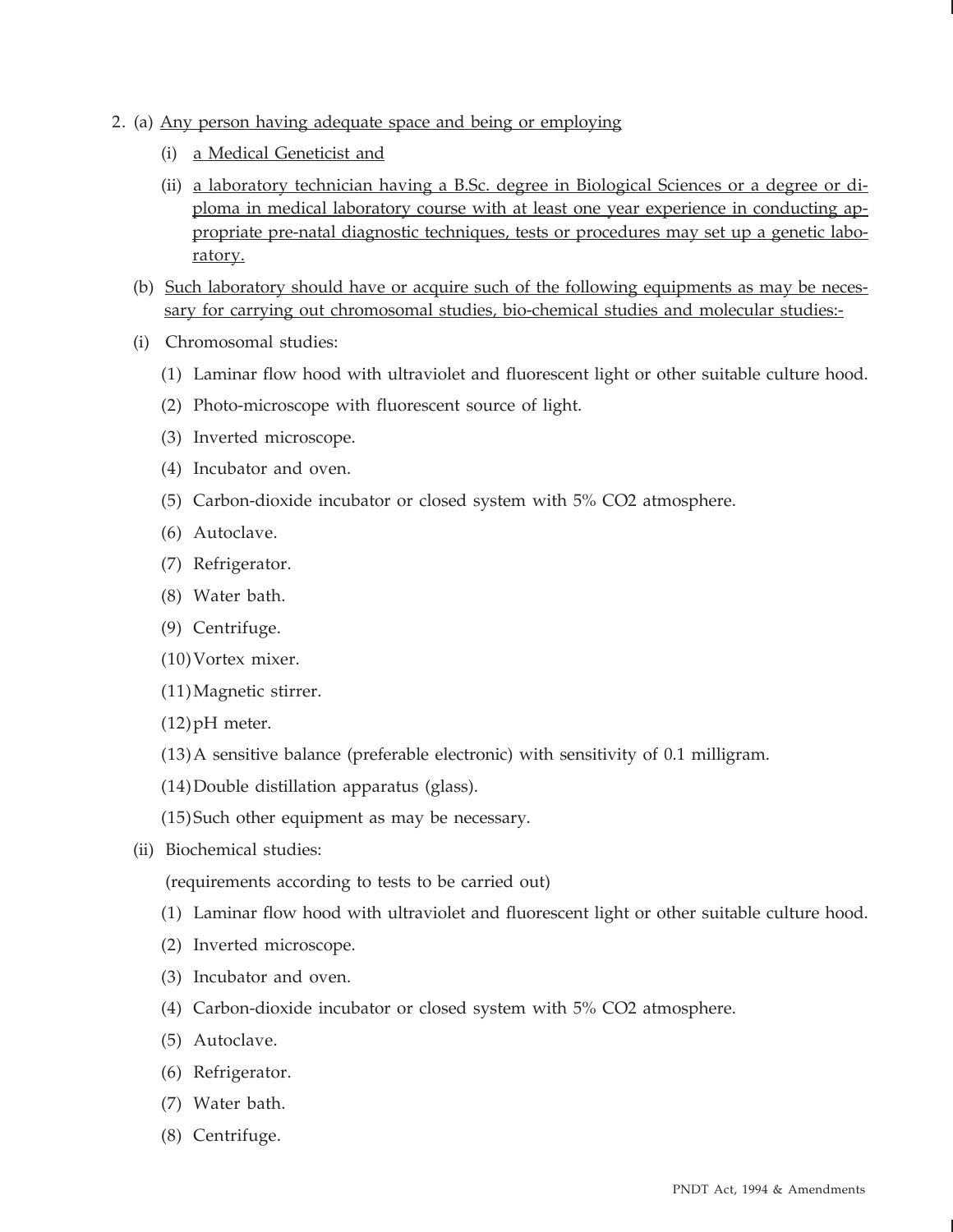- (9) Electrophoresis apparatus and power supply.
- (10)Chromatography chamber.
- (11)Spectro-photometer and Elisa reader or Radio-immunoassay system (with gamma betacounter) or fluorometer for various biochemical test.
- (12)Vortex mixer.
- (13)Magnetic stirrer.
- $(14)$  pH meter.
- (15) A sensitive balance (preferable electronic) with sensitivity of 0.1 milligram.
- (16)Double distillation apparatus (glass).
- (17) Liquid nitrogen tank.
- (18)Such other equipment as may be necessary.
- (iii) Molecular studies:
	- (1) Inverted microscope.
	- (2) Incubator.
	- (3) Oven.
	- (4) Autoclave.
	- (5) Refrigerators (4 degree and minus 20 degree Centigrade).
	- (6) Water bath.
	- (7) Microcentrifuge.
	- (8) Electrophoresis apparatus and power supply.
	- (9) Vortex mixer.
	- (10)Magnetic stirrer.
	- (11) pH meter.
	- (12) A sensitive balance (preferable electronic) with sensitivity of 0.1 milligram.
	- (13)Double distillation apparatus (glass).
	- (14)P.C.R. machine.
	- (15)Refrigerated centrifuge.
	- (16)U.V. Illuminator with photographic attachment or other documentation system.
	- (17)Precision micropipettes.
	- (18)Such other equipments as may be necessary.
- 3. (1) Any person having adequate space and being or employing
	- (a) Gynaecologist having experience of performing at least 20 procedures in chorionic villi aspirations per vagina or per abdomen, chorionic villi biopsy, amniocentesis, cordocentesis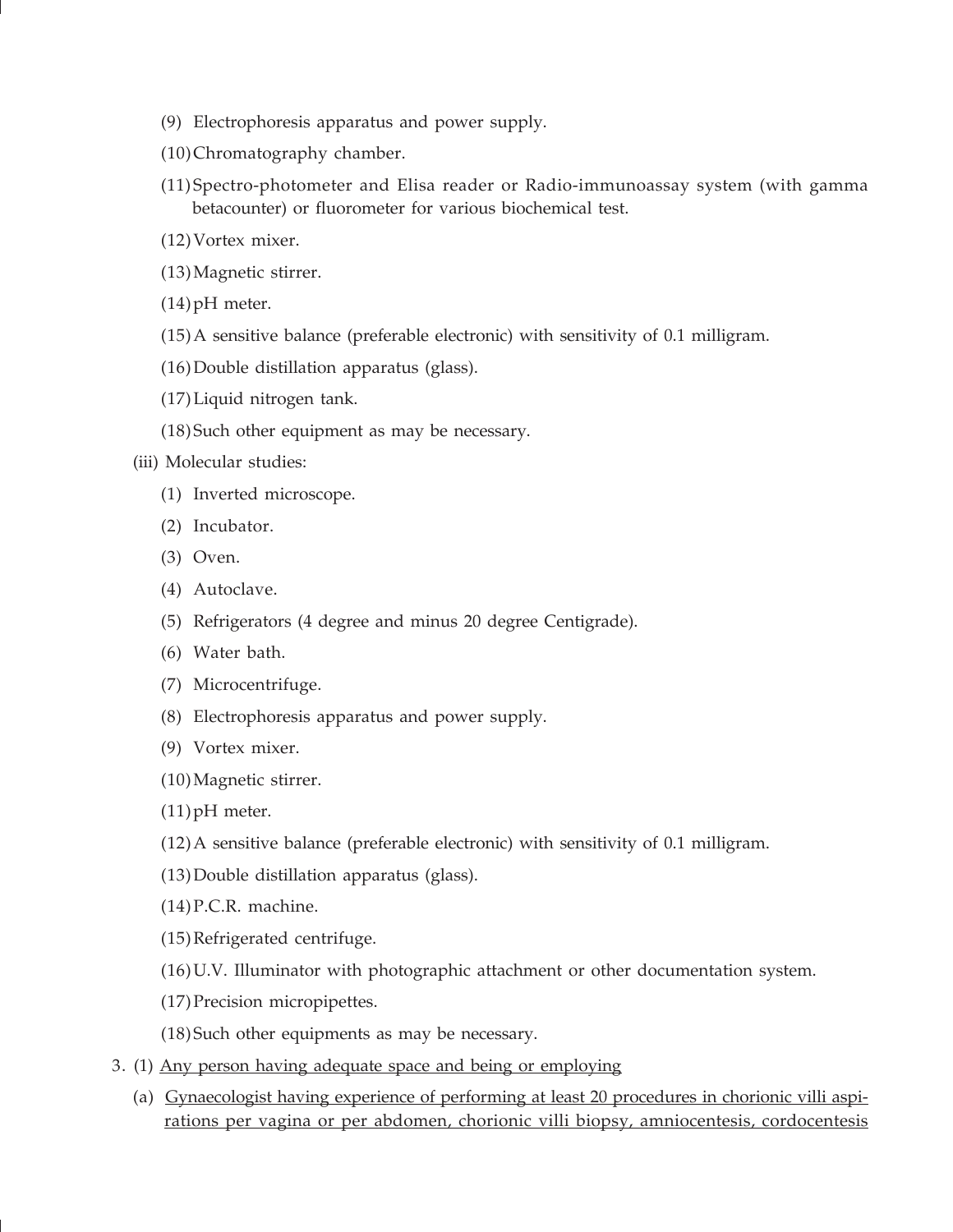foetoscopy, foetal skin or organ biopsy or foetal blood sampling etc. under supervision of an experienced gynaecologist in these fields, or

- (b) a Sonologist, Imaging Specialist, Radiologist or Registered Medical Practitioner having Post Graduate degree or diploma or six months training or one year experience in sonography or image scanning, or
- (c) a medical geneticist may set up a genetic clinic/ultrasound clinic/imaging centre.
- 2. The Genetic Clinic/ultrasound clinic/imaging centre should have <u>or acquire</u> such of the following equipments, as may be necessary for carrying out the tests or procedures-
	- (a) Equipment and accessories necessary for carrying out clinical examination by an obstetrician or gynaecologist
	- (b) An ultra-sonography machine including mobile ultrasound machine, imaging machine or any other equipment capable of conducting foetal ultrasonography**.**
	- (c) Appropriate cathethers and equipment for carrying out chorionic villi aspirations per vagina or per abdomen.
	- (d) Appropriate sterile needles for amniocentesis or cordocentesis.
	- (e) A suitable foetoscope with appropriate accessories for foetoscopy, foetal skin or organ biopsy or foetal blood sampling shall be optional.
	- (f) Equipment for dry and wet sterilization
	- (g) Equipment for carrying out emergency procedures such as evacuation of uterus or resuscitation in case of need.
	- (h) Genetic Works Station.

# 3A. *Sale of ultrasound machines/imaging machines:*

- 1. No organization including a commercial organization or a person, including manufacturer, importer, dealer or supplier of ultrasound machines/imaging machines or any other equipment, capable of detecting sex of foetus, shall sell, distribute, supply, rent, allow or authorize the use of any such machine or equipment in any manner, whether on payment or otherwise, to any Genetic Counselling Centre, Genetic Laboratory, Genetic Clinic, Ultrasound Clinic, Imaging Centre or any other body or person unless such Centre, Laboratory, Clinic, body or person is registered under the Act.
- 2. The provider of such machine/equipment to any person/body registered under the Act shall send to the concerned State/UT Appropriate Authority and to the Central Government, once in three months a list of those to whom the machine/equipment has been provided.
- 3. Any organization or person, including manufacturer, importer, dealer or supplier of ultrasound machines/imaging machines or any other equipment capable of detecting sex of foetus selling, distributing, supplying or authorizing in any manner, the use of any such machine or equipment to any Genetic Counselling Centre, Genetic Laboratory, Genetic Clinic, Ultrasound Clinic, Imaging Centre or any other body or person registered under the Act shall take an affidavit from such body or person purchasing or getting authorization for using such machine/equipment that the machine/equipment shall not be used for detection of sex of foetus or selection of sex before or after conception.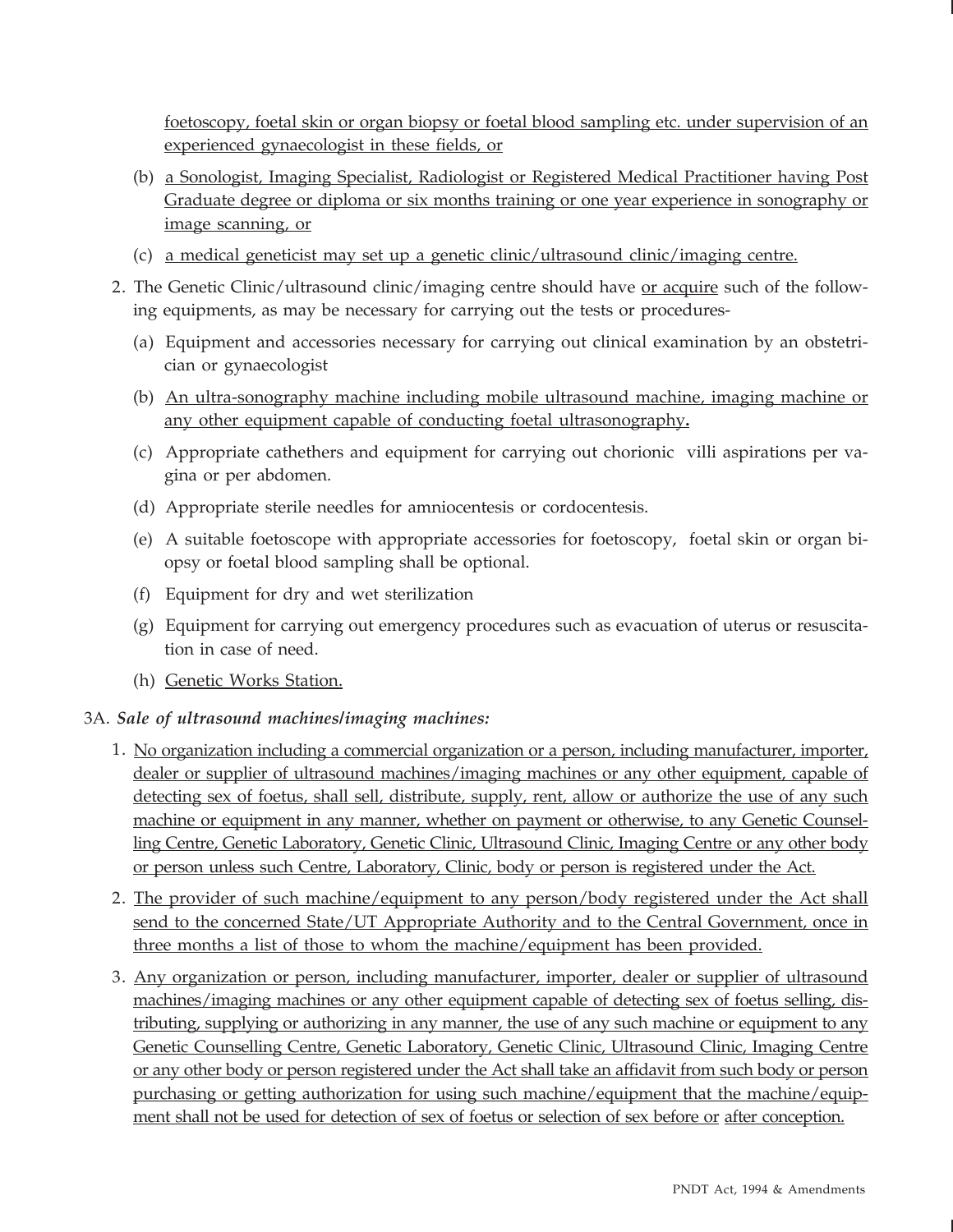# 4. *Registration of Genetic Counselling Centre, Genetic Laboratory and Genetic Clinic*.-

- 1. An application for registration shall be made to the Appropriate Authority, in duplicate, in Form A, duly accompanied by an Affidavit containing-
	- (i) an undertaking to the effect that the *Genetic Centre/Laboratory/Clinic/ Ultrasound Clinic/Imaging Centre/*combination thereof, as the case may be, shall not conduct any test or procedure, by whatever name called, for selection of sex before or after conception or for detection of sex of foetus except for diseases specified in Section 4(2) nor shall the sex of foetus be disclosed to any body; and
	- (ii) an undertaking to the effect that the *Genetic Centre/Laboratory/Clinic/* combination thereof, as the case may be, shall display prominently a notice that they do not conduct any technique, test or procedure etc. by whatever name called, for detection of sex of foetus or for selection of sex before or after conception.
- 2. The Appropriate Authority, or any person in his office authorized in this behalf, shall acknowledge receipt of the application for registration, in the acknowledgement slip provided at the bottom of Form A, immediately if delivered at the office of the Appropriate Authority, or not later than the next working day if received by post.

# 5. *Application Fee*.-

- 1. Every application for registration under rule 4 shall be accompanied by an application fee of:-
	- (a) Rs.3000 for Genetic Counselling Centre, Genetic Laboratory, Genetic Clinic, Ultrasound Clinic or Imaging Centre.
	- (b) Rs.4000 for an institute, hospital, nursing home, or any place providing jointly the service of a Genetic Counselling Centre, Genetic Laboratory and Genetic Clinic, Ultrasound Clinic or Imaging Centre or any combination thereof.

Provided that if an application for registration of any Genetic Clinic/Laboratory/Centre etc. has been rejected by the Appropriate Authority, no fee shall be required to be paid on resubmission of the application by the applicant for the same body within 90 days of rejection. Provided further that any subsequent application shall be accompanied with the prescribed fee. Application fee once paid will not be refunded.

- 2. The application fee shall be paid by a demand draft drawn in favour of the Appropriate Authority, on any scheduled bank payable at the head quarters of the Appropriate Authority concerned. The fees collected by the Appropriate Authority for registration of Genetic Counselling Centre, Genetic Laboratory, Genetic Clinic, Ultrasound Clinic and Imaging Centre or any other body or person under sub-rule (1), shall be deposited by the Appropriate Authority concerned in a bank account opened in the name of the official designation of the Appropriate Authority concerned and shall be utilized by the Appropriate Authority in connection with the activities connected with implementation of the provisions of the Act and these rules.
- 6. *Certificate of registration*.-
	- 1. The Appropriate Authority shall, after making such enquiry and after satisfying itself that the applicant has complied with all the requirements, place the application before the Advisory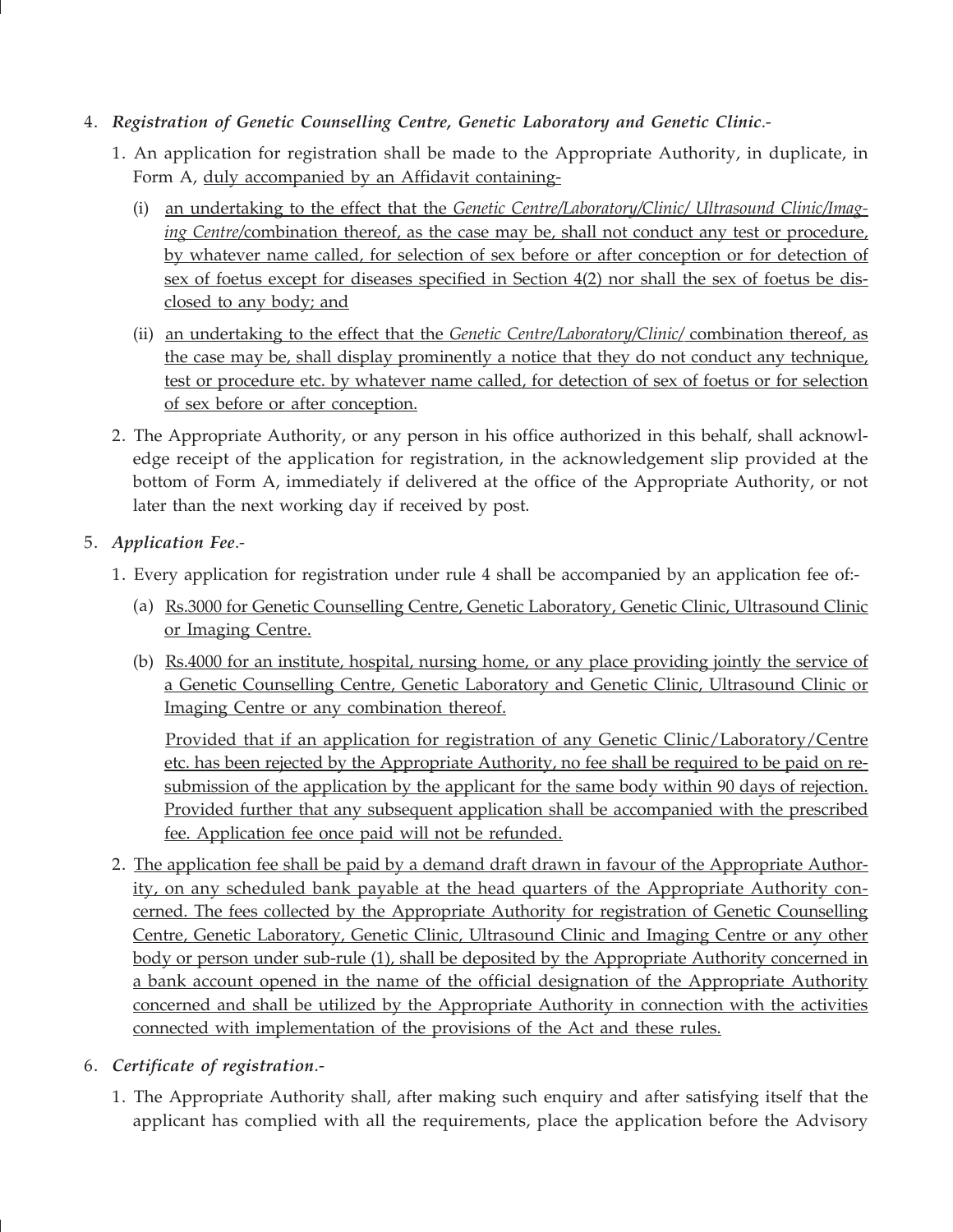Committee for its advice.

2. Having regard to the advice of the Advisory Committee the Appropriate Authority shall grant a certificate of registration, in duplicate, in Form B to the applicant. One copy of the certificate of registration shall be displayed by the registered Genetic Counselling Centre, Genetic Laboratory, Genetic Clinic, Ultrasound Clinic or Imaging Centre at a conspicuous place at its place of business:

Provided that the Appropriate Authority may grant a certificate of registration to a Genetic Laboratory or a Genetic Clinic, Ultrasound Clinic or Imaging Centre to conduct one or more specified pre-natal diagnostic tests or procedures, depending on the availability of place, equipment and qualified employees, and standards maintained by such laboratory or clinic.

- 3. If, after enquiry and after giving an opportunity of being heard to the applicant and having regard to the advice of the Advisory Committee, the Appropriate Authority is satisfied that the applicant has not complied with the requirements of the Act and these rules, it shall, for the reasons to be recorded in writing, reject the application for registration and communicate such rejection to the applicant as specified in Form C.
- 4. An enquiry under sub-rule(1), including inspection at the premises of the Genetic Counselling Centre, Genetic Laboratory, Genetic Clinic, Ultrasound Clinic or Imaging Centre, shall, be carried out only after due notice is given to the applicant by the Appropriate Authority.
- 5. Grant of certificate of registration or rejection of application for registration shall be communicated to the applicant as specified in Form B or Form C, as the case may be, within a period of ninety days from the date of receipt of application for registration.
- 6. The certificate of registration shall be non-transferable. In the event of change of ownership or change of management or on ceasing to function as a Genetic Counselling Centre, Genetic Laboratory, Genetic Clinic, Ultrasound Clinic or Imaging Centre, both copies, of the certificate of registration shall be surrendered to the Appropriate Authority.
- 7. In the event of change of ownership or change of management of the Genetic Counselling Centre, Genetic Laboratory, Genetic Clinic, Ultrasound Clinic or Imaging Centre, the new owner or manager of such Centre, Laboratory or Clinic shall apply afresh for grant of certificate of registration.
- 7. *Validity of registration*.- Every certificate of registration shall be valid for a period of five years from the date of its issue.
- 8. *Renewal of registration*.-
	- 1. An application for renewal of certificate of registration shall be made in duplicate in Form A, to the Appropriate Authority thirty days before the date of expiry of the certificate of registration. Acknowledgement of receipt of such application shall be issued by the Appropriate Authority in the manner specified in sub-rule (2) of rule 4.
	- 2. The Appropriate Authority shall, after holding an enquiry and after satisfying itself that the applicant has complied with all the requirements of the Act and these rules and having regard to the advice of the Advisory Committee in this behalf, renew the certificate of registration, as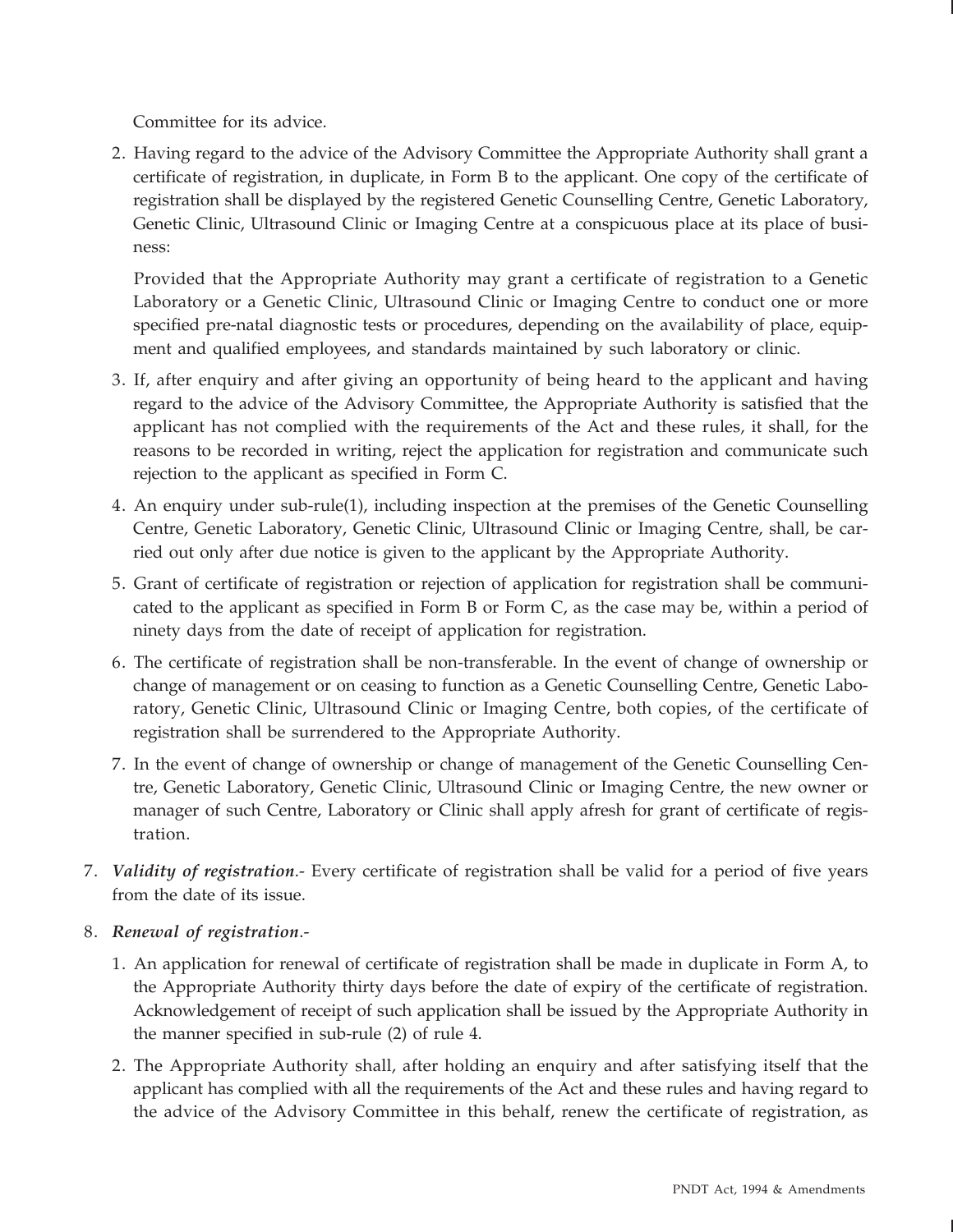specified in Form B, for a further period of five years from the date of expiry of the certificate of registration earlier granted.

- 3. If, after enquiry and after giving an opportunity of being heard to the applicant and having regard to the advice of the Advisory Committee, the Appropriate Authority is satisfied that the applicant has not complied with the requirements of the Act and these rules, it shall, for reasons to be recorded in writing, reject the application for renewal of certificate of registration and communicate such rejection to the applicant as specified in Form C.
- 4. The fees payable for renewal of certificate of registration shall be one half of the fees provided in sub-rule (1) of rule 5.
- 5. On receipt of the renewed certificate of registration in duplicate or on receipt of communication of rejection of application for renewal, both copies of the earlier certificate of registration shall be surrendered immediately to the Appropriate Authority by the Genetic Counselling Centre, Genetic Laboratory, Genetic Clinic, Ultrasound Clinic or Imaging Centre.
- 6. In the event of failure of the Appropriate Authority to renew the certificate of registration or to communicate rejection of application for renewal of registration within a period of ninety days from the date of receipt of application for renewal of registration, the certificate of registration shall be deemed to have been renewed.
- 9. *Maintenance and preservation of records*.- (1) Every Genetic Counselling Centre, Genetic Laboratory, Genetic Clinic, Ultrasound Clinic and Imaging Centre shall maintain a register showing, in serial order, the names and addresses of the men or women given genetic counselling, subjected to pre-natal diagnostic procedures or pre-natal diagnostic tests, the names of their spouses or fathers and the date on which they first reported for such counselling , procedure or test.
	- 2. The record to be maintained by every Genetic Counselling Centre, in respect of each woman counseled shall be as specified in Form D.
	- 3. The record to be maintained by every Genetic Laboratory, in respect of each man or woman subjected to any pre-natal diagnostic procedure/technique/test, shall be as specified in Form E.
	- 4. The record to be maintained by every Genetic Clinic, in respect of each man or woman subjected to any pre-natal diagnostic procedure/technique/test, shall be as specified in Form F.
	- 5. The Appropriate Authority shall maintain a permanent record of applications for grant or renewal of certificate of registration as specified in Form H. Letters of intimation of every change of employee, place, address and equipment installed shall also be preserved as permanent records.
	- 6. All case related records, forms of consent, laboratory results, microscopic pictures, sonographic plates or slides, recommendations and letters shall be preserved by the Genetic Counselling Centre, Genetic Laboratory, Genetic Clinic, Ultrasound Clinic or Imaging Centre for a period of two years from the date of completion of counselling , pre-natal diagnostic procedure or pre-natal diagnostic test, as the case may be. In the event of any legal proceedings, the records shall be preserved till the final disposal of legal proceedings, or till the expiry of the said period of two years, whichever is later.
	- 7. In case the Genetic Counselling Centre or Genetic Laboratory, Genetic Clinic, Ultrasound Clinic or Imaging Centre maintains records on computer or other electronic equipment, a printed copy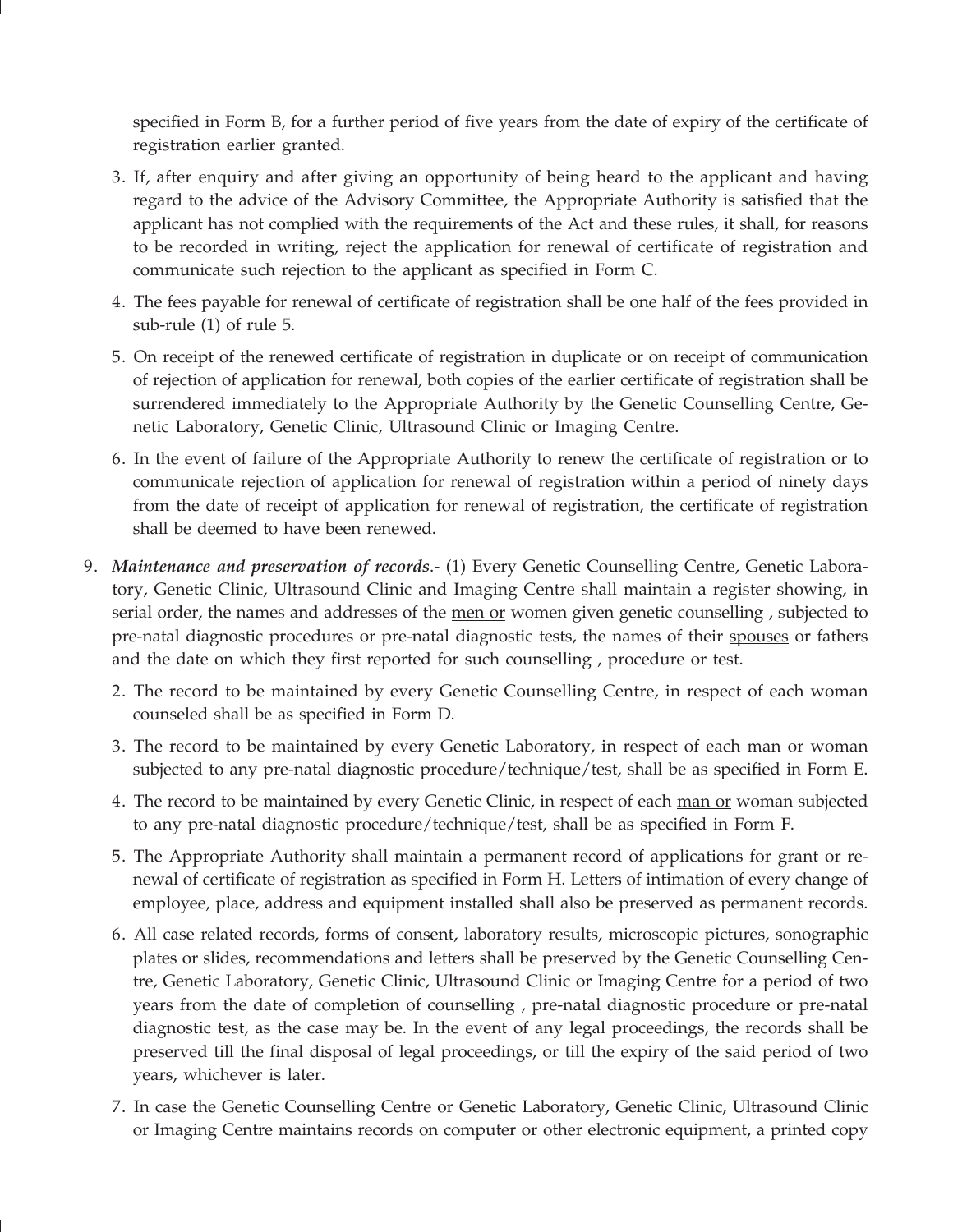of the record shall be taken and preserved after authentication by a person responsible for such record.

- 8. Every Genetic Counselling Centre, Genetic Laboratory, Genetic Clinic*,* Ultrasound Clinic and Imaging Centre shall send a complete report in respect of all pre-conception or pregnancy related procedures/techniques/tests conducted by them in respect of each month by  $5<sup>th</sup>$  day of the following month to the concerned Appropriate Authority.
- 10. *Conditions for conducting pre-natal diagnostic procedures*.- (1) Before conducting preimplantation genetic diagnosis, or any pre-natal diagnostic technique/test/procedure such as amniocentesis, chorionic villi biopsy, foetal skin or organ biopsy or cordocentesis, a written consent, as specified in Form G, in a language the person undergoing such procedure understands, shall be obtained from her/him:

Provided that where a Genetic Clinic has taken a sample of any body tissue or body fluid and sent it to a Genetic Laboratory for analysis or test, it shall not be necessary for the Genetic Laboratory to obtain a fresh consent in Form G.

- 1A. Any person conducting ultrasonography/image scanning on a pregnant woman shall give a declaration on each report on ultrasonography/image scanning that he/she has neither detected nor disclosed the sex of foetus of the pregnant woman to any body. The pregnant woman shall before undergoing ultrasonography/image scanning declare that she does not want to know the sex of her foetus.
- 2. All the State Governments and Union Territories may issue translation of Form G in languages used in the State or Union Territory and where no official translation in a language understood by the pregnant woman is available, the Genetic Clinic may translate Form G into a language she understands.

# 11. *Facilities for inspection*.-

- 1. Every Genetic Counselling Centre, Genetic Laboratory and Genetic Clinic, Ultrasound Clinic, Imaging Centre, nursing home, hospital, institute or any other place where any of the machines or equipments capable of performing any procedure, technique or pre-natal determination of sex or selection of sex before or after conception is used, shall afford all reasonable facilities for inspection of the place, equipment and records to the Appropriate Authority or to any other person authorized by the Appropriate Authority in this behalf for registration of such institutions, by whatever name called, under the Act, or for detection of misuse of such facilities or advertisement therefore or for selection of sex before or after conception or for detection/disclosure of sex of foetus or for detection of cases of violation of the provisions of the Act in any other manner.
- 2. The Appropriate Authority or the officer authorized by it may seal and seize any ultrasound machine, scanner or any other equipment, capable of detecting sex of foetus, used by any organization if the organization has not got itself registered under the Act. These machines of the organizations may be released if such organization pays penalty equal to five times of the registration fee to the Appropriate Authority concerned and gives an undertaking that it shall not undertake detection of sex of foetus or selection of sex before or after conception.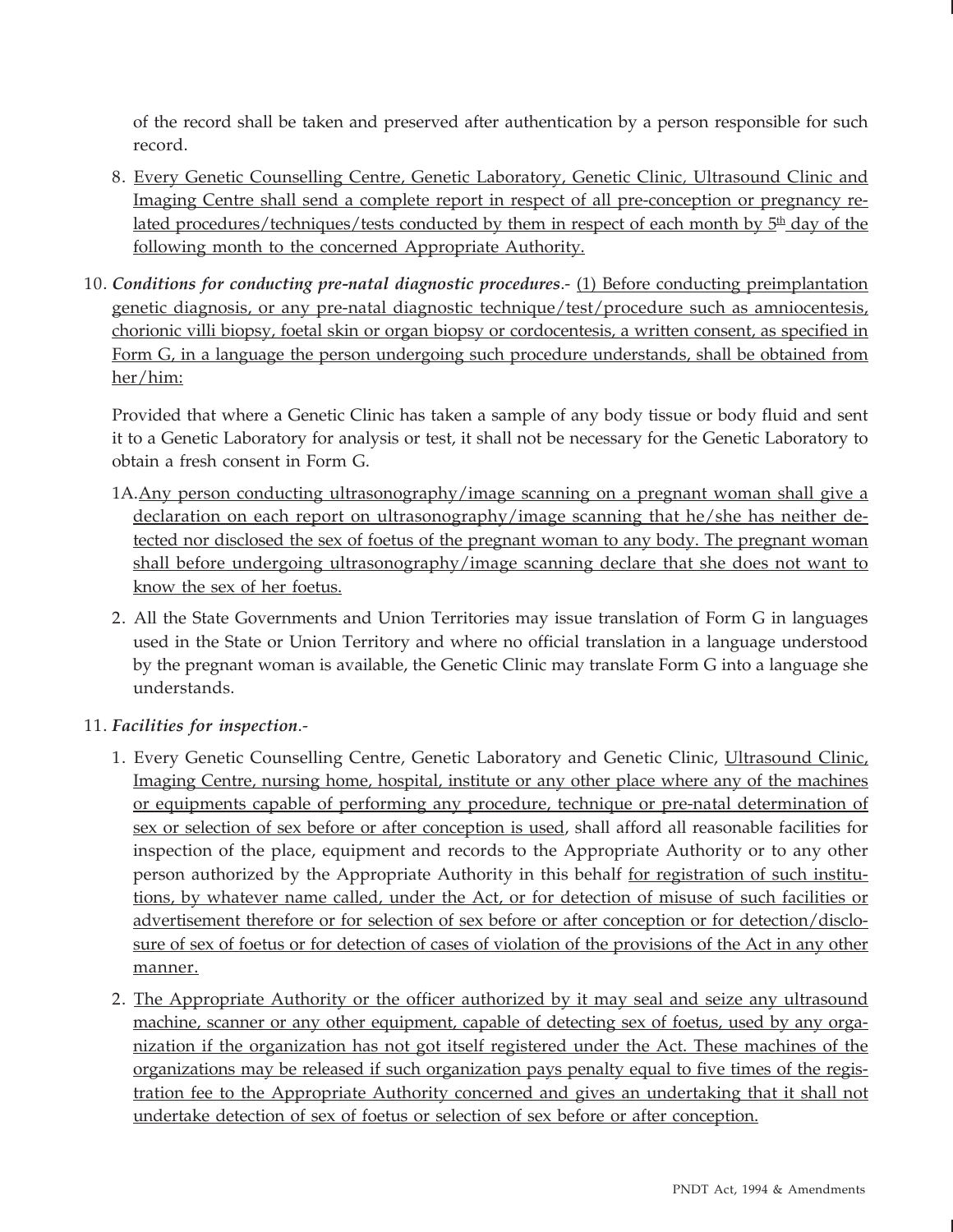- 12. *Procedure for search and seizure*.-
	- 1. The Appropriate Authority or any officer authorized in this behalf may enter and search at all reasonable times any Genetic Counselling Centre, Genetic Laboratory, Genetic Clinic, Imaging Centre or Ultrasound Clinic in the presence of two or more independent witnesses for the purposes of search and examination of any record, register, document, book, pamphlet, advertisement, or any other material object found therein and seal and seize the same if there is reason to believe that it may furnish evidence of commission of an offence punishable under the Act.

*Explanation:*- In these Rules-

- 1. 'Genetic Laboratory/Genetic Clinic/Genetic Counselling Centre' would include an ultrasound centre/imaging centre/nursing home/hospital/institute or any other place, by whatever name called, where any of the machines or equipments capable of selection of sex before or after conception or performing any procedure, technique or test for pre-natal detection of sex of foetus is used;
- 2. 'material object' would include records, machines and equipments; and
- 3. 'seize' and 'seizure' would include 'seal' and 'sealing' respectively.
- 2. A list of any document, record, register, book, pamphlet, advertisement or any other material object found in the Genetic Counselling Centre, Genetic Laboratory, Genetic Clinic, Ultrasound Clinic or Imaging Centre and seized shall be prepared in duplicate at the place of effecting the seizure. Both copies of such list shall be signed on every page by the Appropriate Authority or the officer authorized in this behalf and by the witnesses to the seizure:

Provided that the list may be prepared, in the presence of the witnesses, at a place other than the place of seizure if, for reasons to be recorded in writing, it is not practicable to make the list at the place of effecting the seizure.

3. One copy of the list referred to in sub-rule (2) shall be handed over, under acknowledgement, to the person from whose custody the document, record, register, book, pamphlet, advertisement or any other material object have been seized:

Provided that a copy of the list of such document, record, register, book, pamphlet, advertisement or other material object seized may be delivered under acknowledgement, or sent by registered post to the owner or manager of the Genetic Counselling Centre, Genetic Laboratory, Genetic Clinic, Ultrasound Clinic or Imaging Centre, if no person acknowledging custody of the document, record, register, book, pamphlet, advertisement or other material object seized is available at the place of effecting the seizure.

4. If any material object seized is perishable in nature, the Appropriate Authority, or the officer authorized in this behalf shall make arrangements promptly for sealing, identification and preservation of the material object and also convey it to a facility for analysis or test, if analysis or test be required:

Provided that the refrigerator or other equipment used by the Genetic Counselling Centre, Genetic Laboratory, Genetic Clinic, Ultrasound Clinic and Imaging Centre for preserving such perishable material object may be sealed until such time as arrangements can be made for safe removal of such perishable material object and in such eventuality, mention of keeping the ma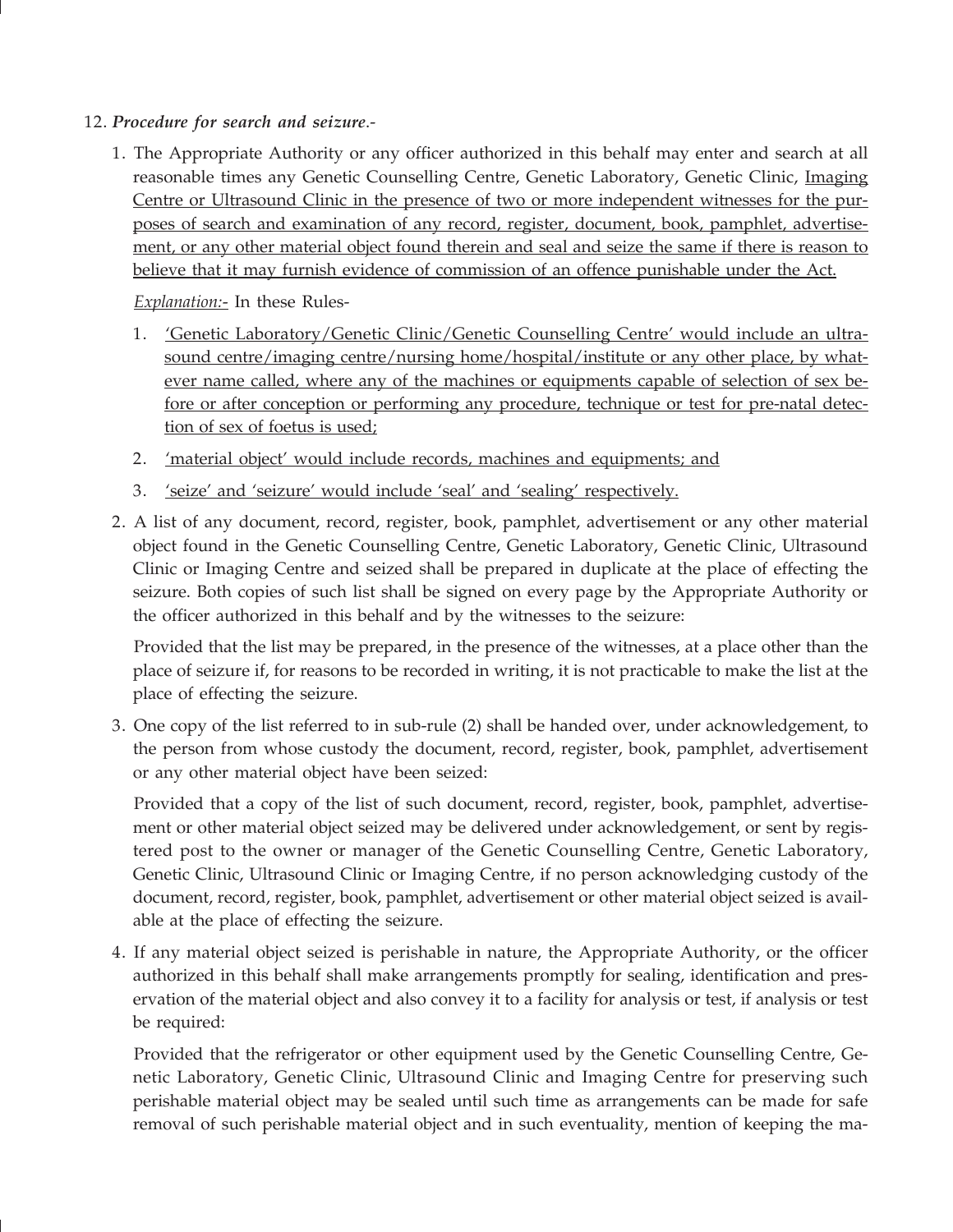terial object seized, on the premises of the Genetic Counselling Centre, Genetic Laboratory, Genetic Clinic, Ultrasound Clinic or Imaging Centre shall be made in the list of seizure.

- 5. In the case of non-completion of search and seizure operation, the Appropriate Authority or the officer authorized in this behalf may make arrangement, by way of mounting a guard or sealing of the premises of the Genetic Counselling Centre, Genetic Laboratory, Genetic Clinic Ultrasound Clinic or Imaging Centre, for safe keeping, listing and removal of documents, records, book or any other material object to be seized, and to prevent any tampering with such documents, records, books or any other material object.
- 13. *Intimation of changes in employees, place or equipment*. Every Genetic Counselling Centre, Genetic Laboratory, Genetic Clinic, Ultrasound Clinic and Imaging Centre shall intimate every change of employee, place, address and equipment installed, to the Appropriate Authority within a period of thirty days of such change.
- 14. *Conditions for analysis or test and pre-natal diagnostic procedures*.-
	- 1. No Genetic Laboratory shall accept for analysis or test any sample, unless referred to it by a Genetic Clinic.
	- 2. Every pre-natal diagnostic procedure shall invariably be immediately preceded by locating the foetus and placenta through ultrasonography, and the pre-natal diagnostic procedure shall be done under direct ultrasonographic monitoring so as to prevent any damage to the foetus and placenta.
- 15. *Meetings of the Advisory Committees*.- The intervening period between any two meetings of Advisory Committees constituted under sub-section (5) of Section 17 to advise the Appropriate Authority shall not exceed sixty days.

# 16. *Allowances to members of the Central Supervisory Board*.-

- 1. The ex-officio members, and other Central and State Government officers appointed to the Board will be entitled to Travelling Allowance and Daily Allowance for attending the meetings of the Board as per the Travelling Allowance rules applicable to them.
- 2. The non-official members appointed to, and Members of Parliament elected to the Board will be entitled to Travelling Allowance and Daily Allowance for attending the meetings of the Board as admissible to non-official and Members of Parliament as the case may be, under the Travelling Allowances rules of the Central Government.

# 17. *Public Information*.-

- 1. Every Genetic Counselling Centre, Genetic Laboratory, Genetic Clinic, Ultrasound Clinic and Imaging Centre shall prominently display on its premises a notice in English and in the local language or languages for the information of the public, to effect that disclosure of the sex of the foetus is prohibited under law.
- 2. At least one copy each of the Act and these rules shall be available on the premises of every Genetic Counselling Centre, Genetic Laboratory, Genetic Clinic, Ultrasound Clinic and Imaging Centre, and shall be made available to the clientele on demand for perusal.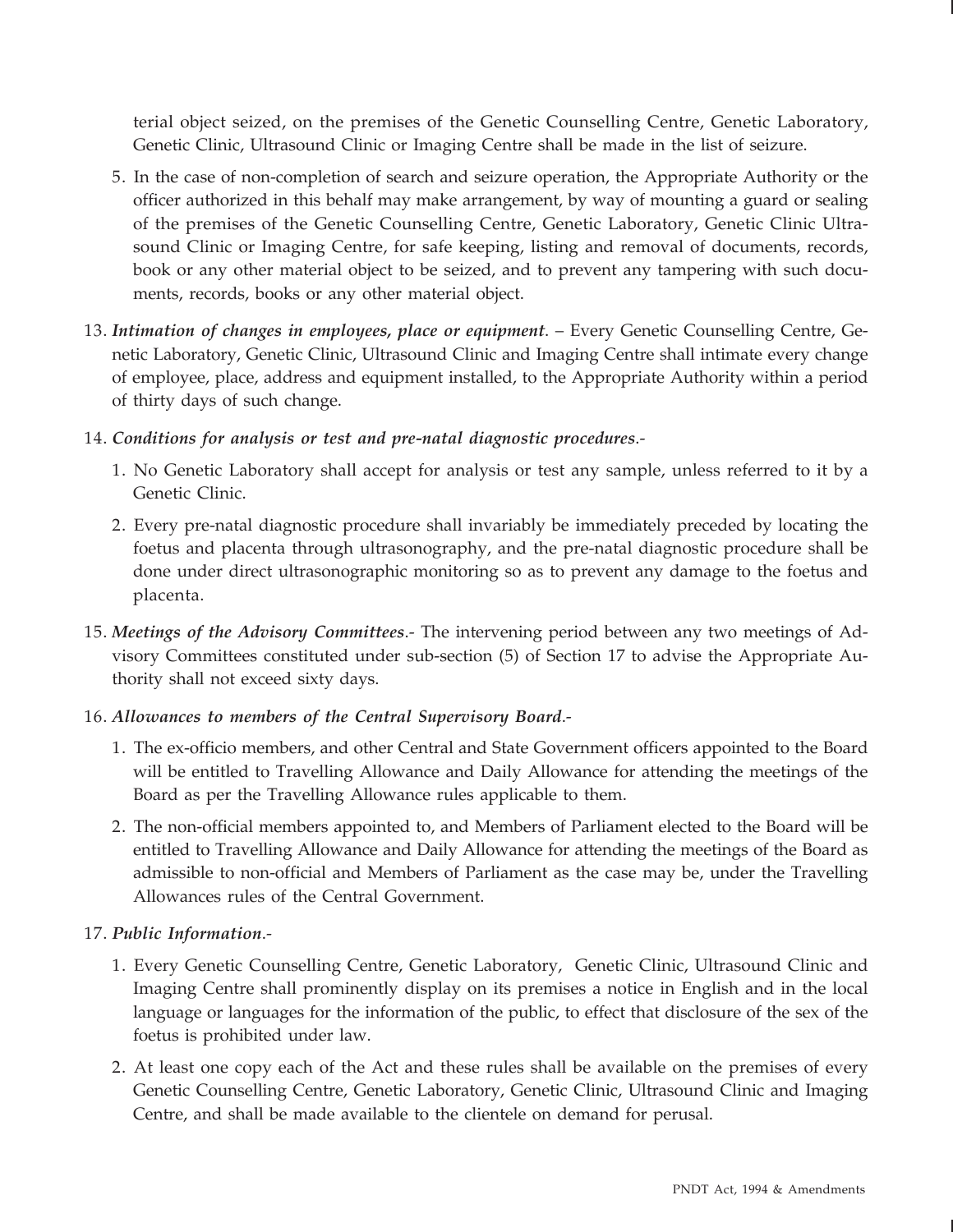- 3. The Appropriate Authority, the Central Government, the State Government, and the Government/Administration of the Union Territory may publish periodically lists of registered Genetic Counselling Centres, Genetic Laboratories, Genetic Clinics, Ultrasound Clinics and Imaging Centres and findings from the reports and other information in their possession, for the information of the public and for use by the experts in the field.
- 18. **Code of Conduct to be observed by persons working at Genetic Counselling Centres, Genetic Laboratories, Genetic Clinics, Ultrasound Clinics, Imaging Centres etc.-** All persons including the owner, employee or any other person associated with Genetic Counselling Centres, Genetic Laboratories, Genetic Clinics, Ultrasound Clinics, Imaging Centres registered under the Act/these Rules shall
	- i. not conduct or associate with, or help in carrying out detection or disclosure of sex of foetus in any manner;
	- ii. not employ or cause to be employed any person not possessing qualifications necessary for carrying out pre-natal diagnostic techniques/procedures and tests including ultrasonography;
	- iii. not conduct or cause to be conducted or aid in conducting by himself or through any other person any techniques or procedure for selection of sex before or after conception or for detection of sex of foetus except for the purposes specified in sub-section (2) of section 4 of the Act;
	- iv. not conduct or cause to be conducted or aid in conducting by himself or through any other person any techniques or test or procedure under the Act at a place other than a place registered under the Act/the Rules;
	- v. ensure that no provision of the Act and these Rules are violated in any manner;
	- vi. ensure that the person conducting any techniques, test or procedure leading to detection of sex of foetus for purposes not covered under section 4(2) of the Act or selection of sex before or after conception, is informed that such procedures lead to violation of the Act and the Rules which are punishable offences;
	- vii. help the law enforcing agencies in bringing to book the violators of the provisions of the Act and the Rules;
	- viii. display his/her name and designation prominently on the dress worn by him/her;
	- ix. write his/her name and designation in full under his/her signature;
	- x. on no account conduct or allow/cause to be conducted female foeticide;
	- xi. not commit any other act of professional misconduct.
- 19. *Appeals*.-
	- 1. Anybody aggrieved by the decision of the Appropriate Authority at sub-district level may appeal to the Appropriate Authority at district level within 30 days of the order of the sub-district level Appropriate Authority.
	- 2. Anybody aggrieved by the decision of the Appropriate Authority at district level may appeal to the Appropriate Authority at State/UT level within 30 days of the order of the District level Appropriate Authority.
	- 3. Each appeal shall be disposed of by the District Appropriate Authority or by the State/Union Territory Appropriate Authority, as the case may be, within 60 days of its receipt.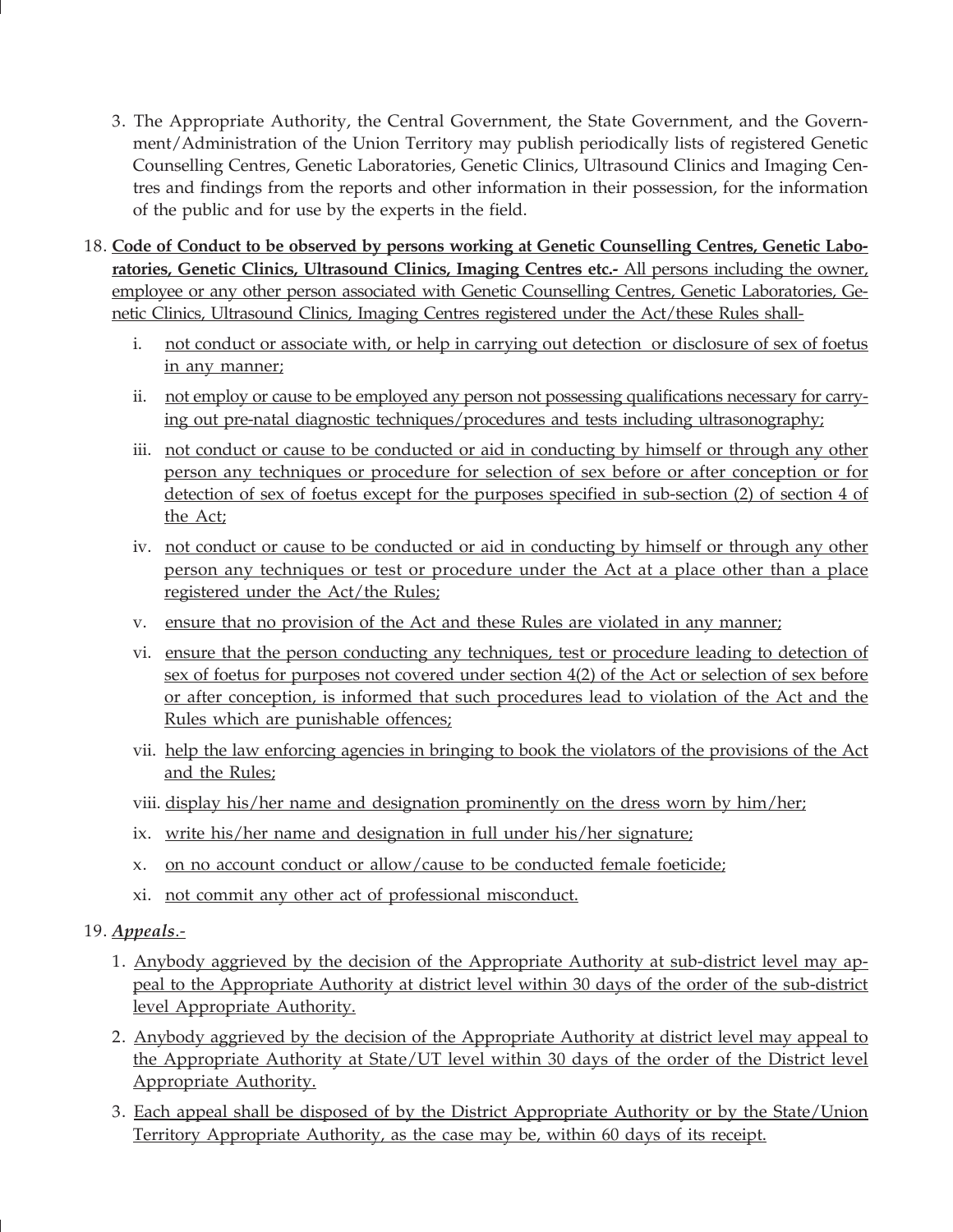## FORM A

#### [See rules  $4(1)$  and  $8(1)$ ]

#### (To be submitted in Duplicate with supporting documents as enclosures)

# **FORM OF APPLICATION FOR REGISTRATION OR RENEWAL OF REGISTRATION OF A GENETIC COUNSELLING CENTRE/GENETIC LABORATORY/GENETIC CLINIC/ULTRASOUND CLINIC/IMAGING CENTRE**

- 1. Name of the applicant (Indicate name of the organization sought to be registered)
- 2. Address of the applicant
- 3. Type of facility to be registered (Please specify whether the application is for registration of a Genetic Counselling Centre/ Genetic Laboratory/Genetic Clinic/Ultrasound Clinic/Imaging Centre or any combination of these)
- 4. Full name and address/addresses of Genetic Counselling Centre/ Genetic Laboratory/ Genetic Clinic/ Ultrasound Clinic/ Imaging Centre with Telephone/ Fax number(s)/Telegraphic/Telex/ e-mail address(es).
- 5. Type of ownership of Organisation (individual/ownership/partnership/company/ co-operative/any other to be specified). In case type of organization is other than individual ownership, furnish copy of articles of association and names and addresses of other persons responsible for management, as enclosure.
- 6. Type of Institution (Govt. Hospital/ Municipal Hospital/ Public Hospital/ Private Hospital/ Private Nursing Home/ Private Clinic/ Private Laboratory/ any other to be stated.)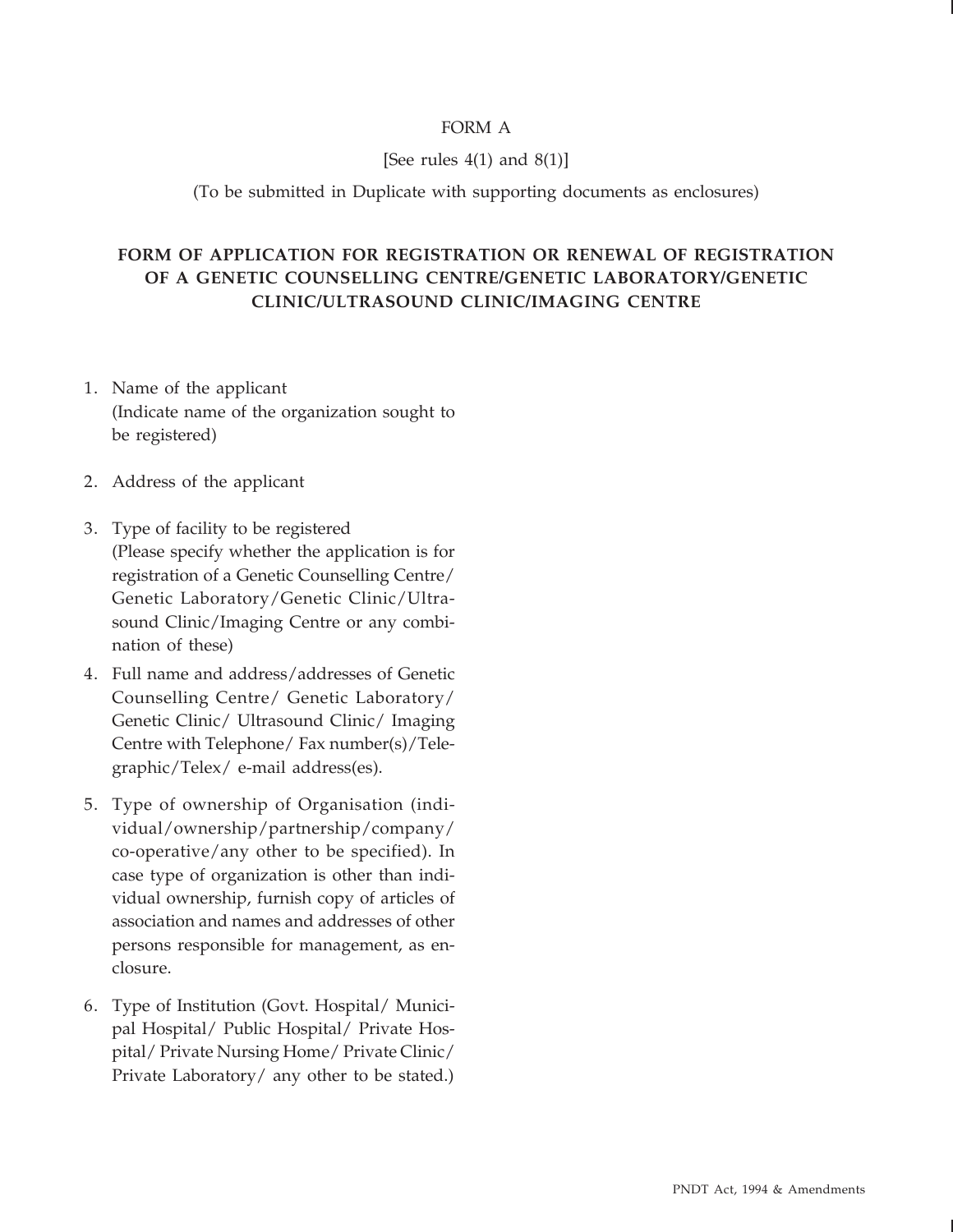- 7. Specific pre-natal diagnostic procedures/tests for which approval is sought
	- (a) Invasive (i) amniocentesis/chorionic villi aspiration/chromosomal/biochemical/ molecular studies
	- (b) Non-Invasive Ultrasonography Leave blank if registration is sought for Genetic Counselling Centre only.
- 8. Equipment available with the make and model of each equipment. (List to be attached on a separate sheet).
- 9. (a) Facilities available in the Counselling Centre.
	- (b) Whether facilities are or would be available in the Laboratory/Clinic for the following tests:
		- (i) Ultrasound
		- (ii) Amniocentesis
		- (iii) Chorionic villi aspiration
		- (iv) Foetoscopy
		- (v) Foetal biopsy
		- (vi) Cordocentesis
	- (c) Whether facilities are available in the
		- Laboratory, Clinic for the following:
			- (i) Chromosomal studies
			- (ii) Biochemical studies
			- (iii)Molecular studies
			- (iv)Preimplantation gender diagnosis
- 10. Names, qualifications, experience and registration number of employees (may be furnished as an enclosure)
- 11. State whether the Genetic Counselling Centre/ Genetic Laboratory/ Genetic Clinic/ ultrasound clinic/imaging centre<sup>1</sup> qualifies

<sup>&</sup>lt;sup>1</sup> Strike out whichever is not applicable or not necessary. All enclosures are to be authenticated by signature of the applicant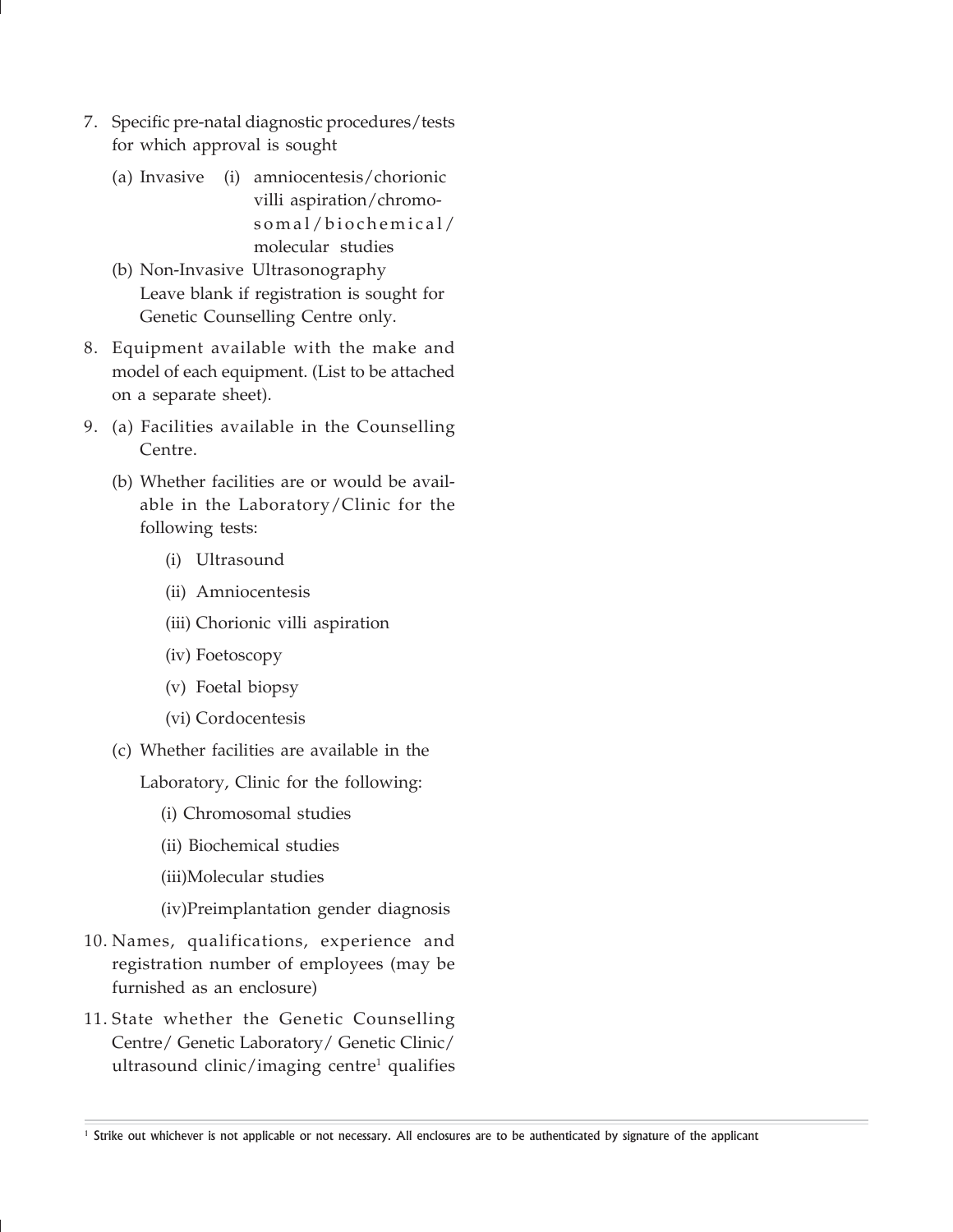for registration in terms of requirements laid down in Rule 3.

- 12. For renewal applications only:
	- (a) Registration No.

(b) Date of issue and date of expiry of existing certificate of registration.

13. List of Enclosures: (Please attach a list of enclosures/supporting documents attached to this application.

Date: (…………………………………..)

Place Name, designation and signature of the person authorized to sign on behalf of the organization to be registered.

# **DECLARATION**

I, Sh./Smt./Kum./Dr……………………… son/daughter/wife of ………………… aged ……………….. years resident of ………………………………………………working as (indicate designation) ………………………… in (indicate name of the organization to be registered) …………………………………………………………………….. hereby declare that I have read and understood the Pre-Natal Diagnostic Techniques (Regulation and Prevention of Misuse) Act, 1994 (57 of 1994) and the Pre-Natal Diagnostic Techniques (Regulation and Prevention of Misuse) Rules, 1996,

I also undertake to explain the said Act and Rules to all employees of the Genetic Counselling Centre/Genetic Laboratory/Genetic Clinic/ultrasound clinic/imaging centre in respect of which registration is sought and to ensure that Act and Rules are fully complied with.

Date:

Place:

(…………………………………..)

Name, designation and signature of the person authorized to sign on behalf of the organization to be registered

[SEAL OF THE ORGANISATION SOUGHT TO BE REGISTERED]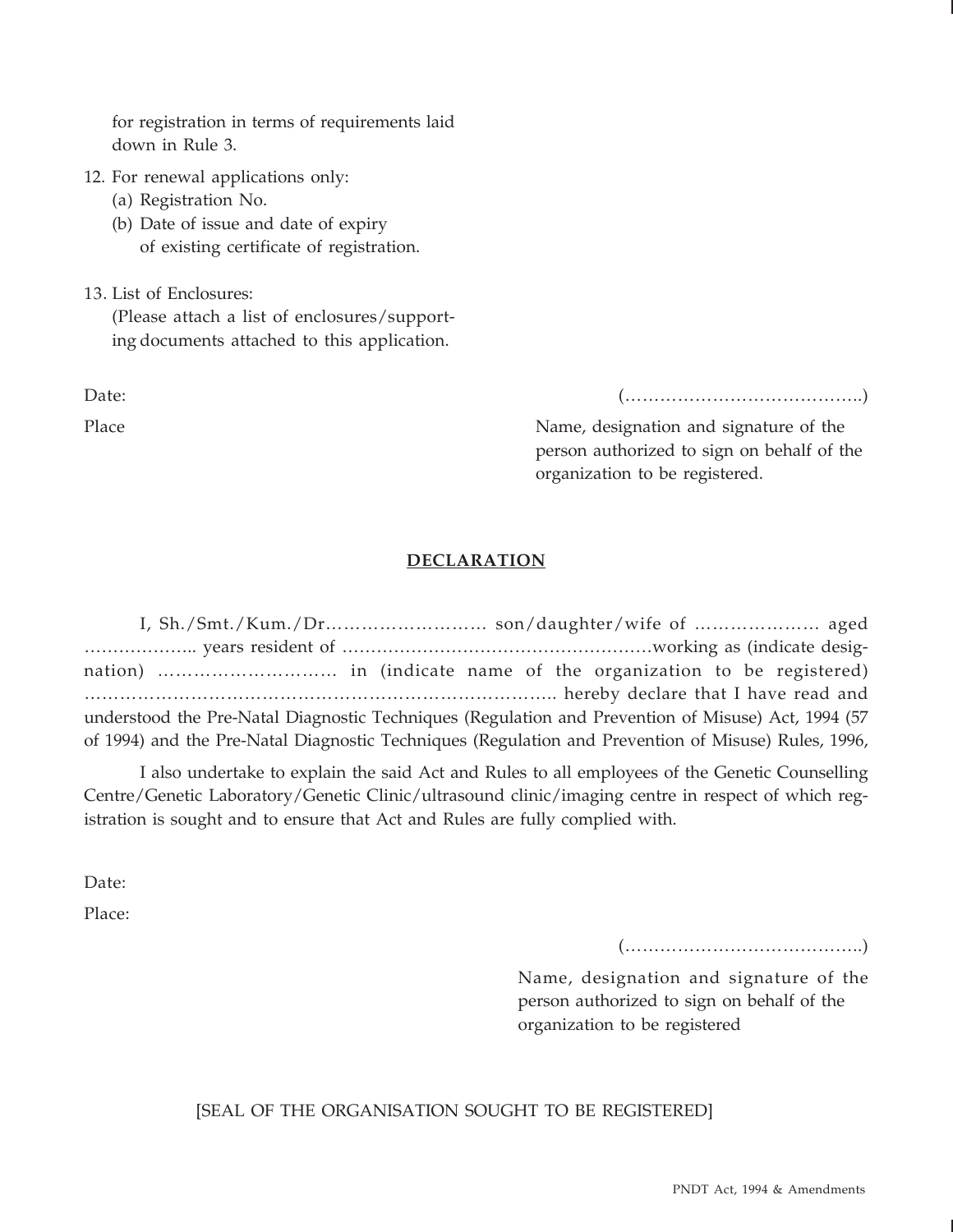#### **ACKNOWLEDGEMENT**

[See Rules  $4(2)$  and  $8(1)$ ]

The application in Form A in duplicate for grant\*/renewal\* of registration of Genetic Counselling Centre\*/ Genetic Laboratory\*/ Genetic Clinic\*/ Ultrasound Clinic\*/ Imaging Centre\* by ………………………………. (Name and address of applicant) has been received by the Appropriate Authority …………………. On (date).

\*The list of enclosures attached to the application in Form A has been verified with the enclosures submitted and found to be correct.

#### **OR**

\*On verification it is found that the following documents mentioned in the list of enclosures are not actually enclosed.

This acknowledgement does not confer any rights on the applicant for grant or renewal of registration.

(…………………………………..)

Signature and Designation of Appropriate Authority, or authorized person in the Office of the Appropriate Authority.

Place:

Date: **SEAL**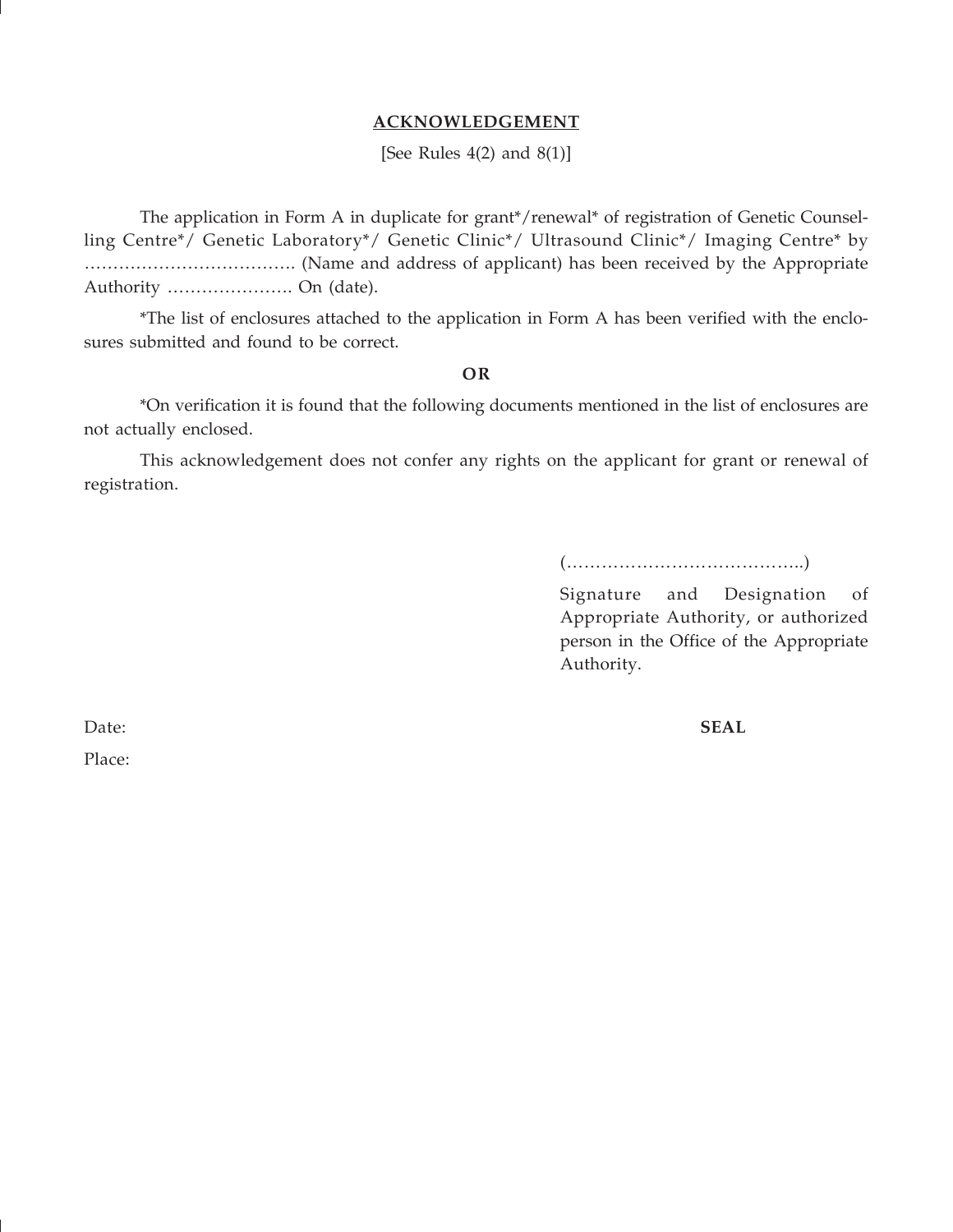#### ORIGINAL/DUPLICATE FOR DISPLAY

#### **FORM B**

[See Rules 6(2), 6(5) and 8(2)]

#### **CERTIFICATE OF REGISTRATION**

#### **(To be issued in duplicate)**

- 1. In exercise of the powers conferred under Section 19 (1) of the Pre-Natal Diagnostic Techniques (Regulation and Prevention of Misuse) Act, 1994 (57 of 1994), the Appropriate Authority ………………….. hereby grants registration to the Genetic Counselling Centre\*/Genetic Laboratory\*/Genetic Clinic\*/Ultrasound Clinic\*/ Imaging Centre\* named below for purposes of carrying out Genetic Counselling/Pre-natal Diagnostic Procedures\*/Pre-Natal Diagnostic Tests/ultrasonography under the aforesaid Act for a period of five years ending on …………….
- 2. This registration is granted subject to the aforesaid Act and Rules thereunder and any contravention thereof shall result in suspension or cancellation of this Certificate of Registration before the expiry of the said period of five years apart from prosecution.
	- A. Name and address of the Genetic Counselling Centre\*/Genetic Laboratory\*/Genetic Clinic\*/ Ultrasound Clinic\*/Imaging Centre\*.
	- B. Pre-natal diagnostic procedures\* approved for (Genetic Clinic).

Non-Invasive

(i) Ultrasound

Invasive

- (ii) Amniocentesis
- (iii) Chorionic villi biopsy
- (iv) Foetoscopy
- (v) Foetal skin or organ biopsy
- (vi) Cordocentesis
- (vii) Any other (specify)
- C. Pre-natal diagnostic tests\* approved (for Genetic Laboratory)
	- (i) Chromosomal studies
	- (ii) Biochemical studies
	- (iii) Molecular studies

Display one copy of this certificate at a conspicuous place at the place of business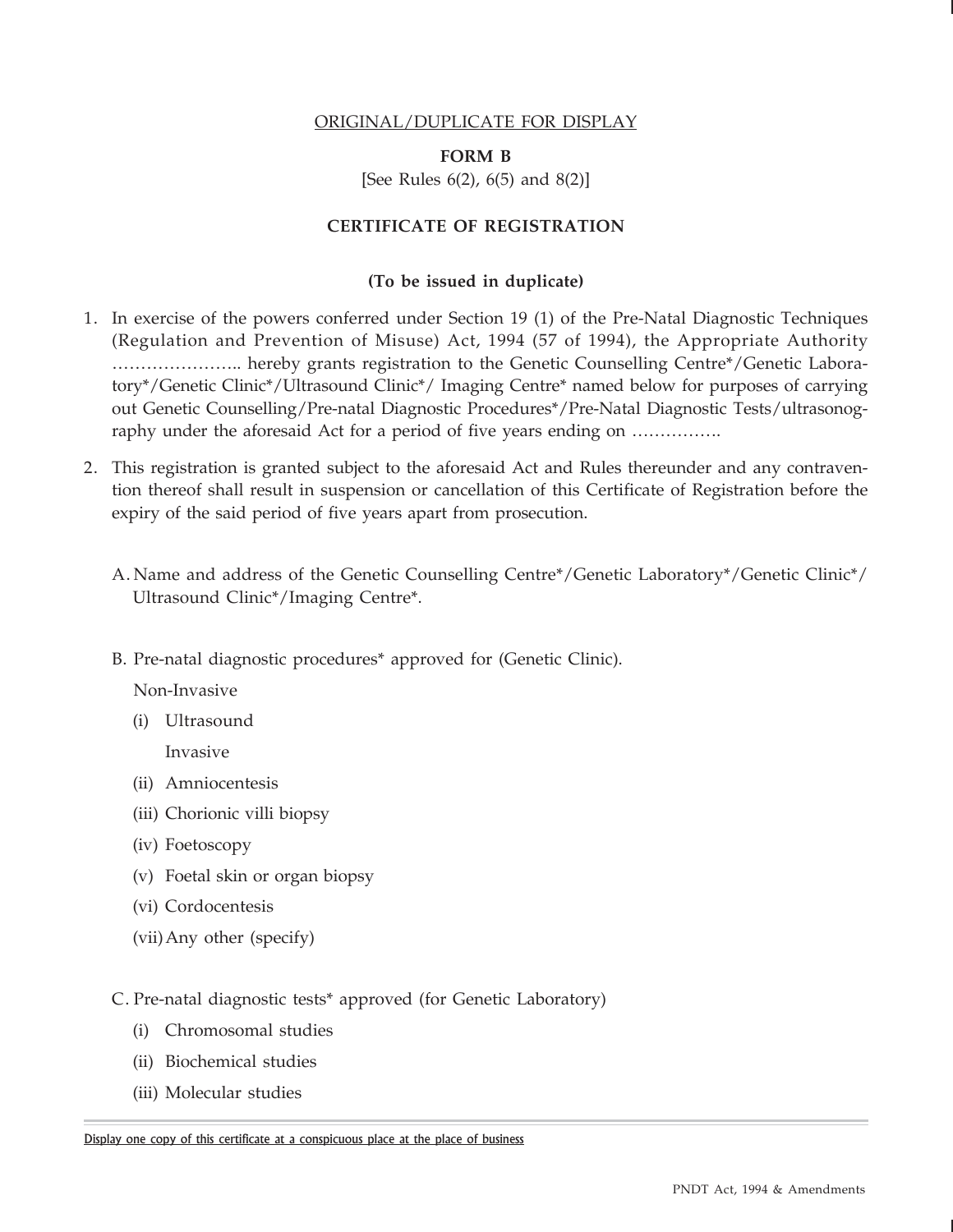D. Any other purpose (please specify for ultrasound clinic/imaging centre)

- 3. Model and make of equipment being used (any change is to be intimated to the Appropriate Authority under rule 13).
- 4. Registration No. allotted
- 5. Period of validity of earlier Certificate Of Registration.

(For renewed Certificate of Registration only) From................To........

Signature, name and designation of The Appropriate Authority

Date:

 **SEAL**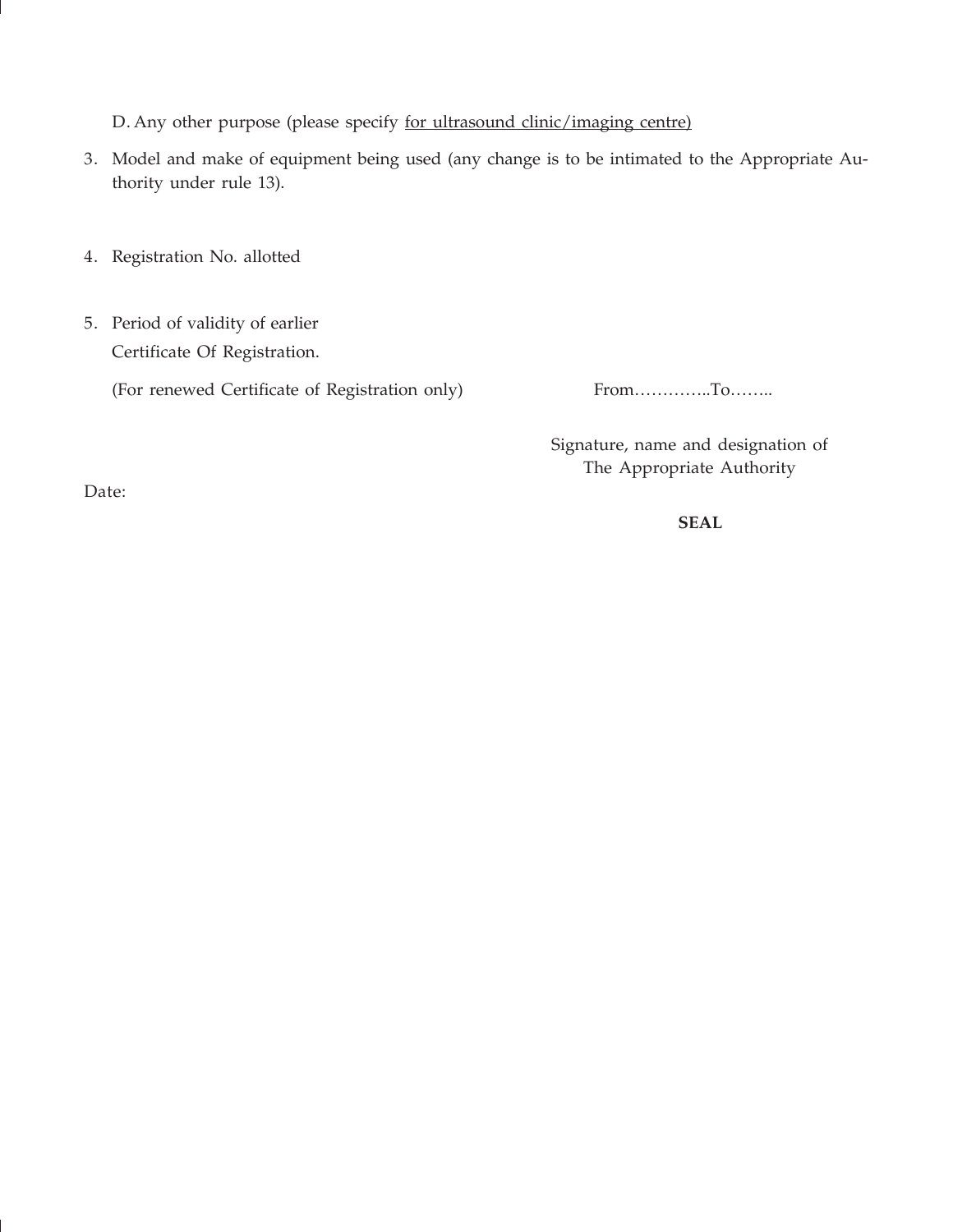# FORM C

[See Rules 6(3), 6(5) and 8(3)]

# **FORM FOR REJECTION OF APPLICATION FOR GRANT/ RENEWAL OF REGISTRATION**

In exercise of the powers conferred under Section 19(2) of the Pre-natal Diagnostic Techniques (Regulation and Prevention of Misuse) Act, 1994, the Appropriate Authority ……………………………. Hereby rejects the application for grant\*/renewal\* of registration of the Genetic Counselling Centre\*/ Genetic Laboratory\*/Genetic Clinic\*/ Ultrasound Clinic\*/Imaging Centre\*.

- (1) Name and address of the Genetic Counselling Centre\*/Genetic Laboratory\*/Genetic Clinic\* Ultrasound Clinic\*/Imaging Centre\*
- (2) Reasons for rejection of application for grant/renewal of registration:

Signature, name and designation of The Appropriate Authority with SEAL of office

Date: Place:

\*Strike out whichever is not applicable or necessary.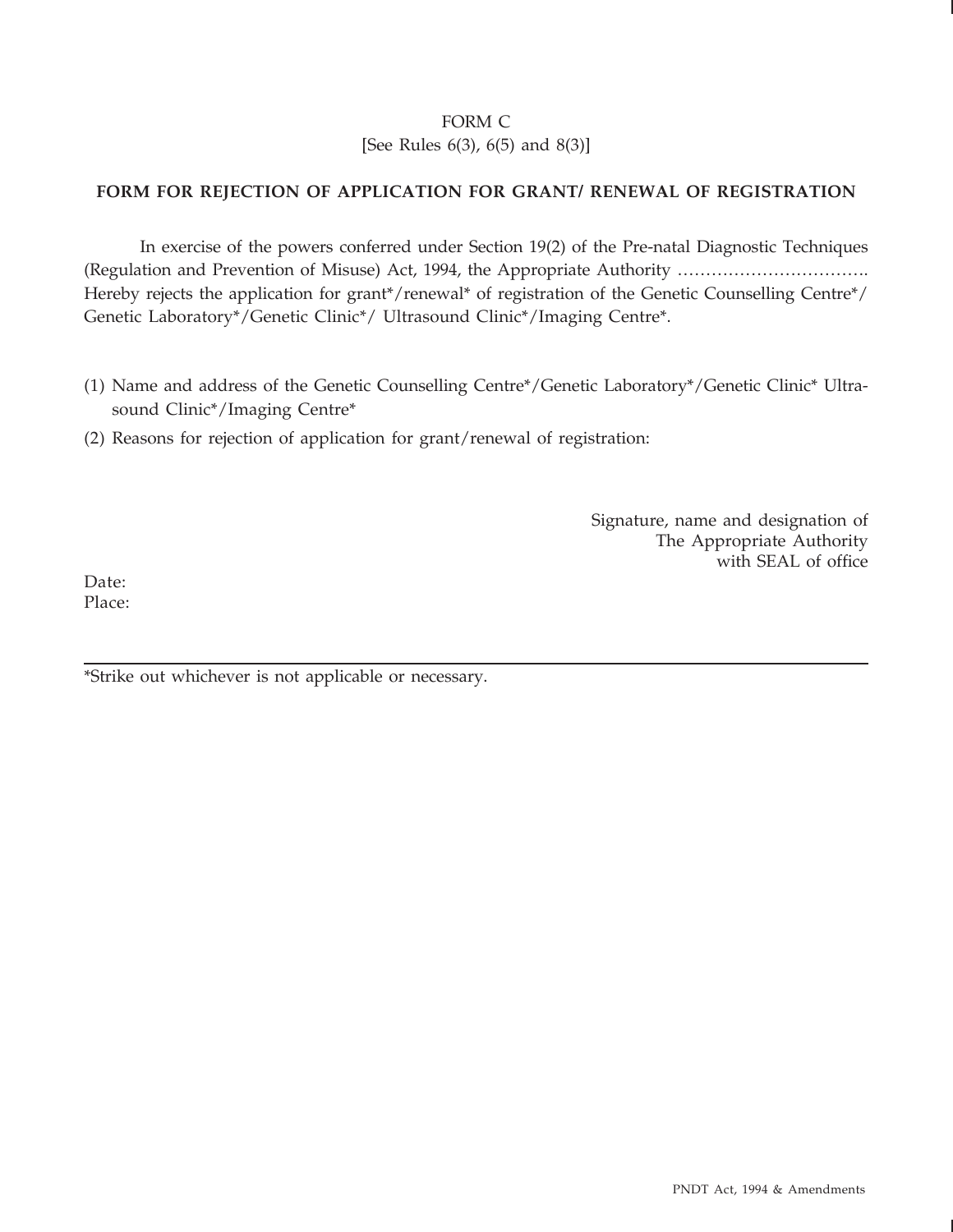#### **FORM D**

# [See rule 9(2)] **FORM FOR MAINTENANCE OF RECORDS BY THE GENETIC COUNSELLING CENTRE**

- 1. Name, Address of Genetic Counselling Centre
- 2. REGISTRATION No.
- 3. Patient's name
- 4. Age
- 5. Husband's/Father's name
- 6. Full address with Tel. No., if any
- 7. Referred by (Full name and address of Doctor(s) with registration No.(s)) (Referral note to be preserved carefully with case papers)
- 8. Last menstrual period/weeks of pregnancy
- 9. History of genetic/medical disease in the family (specify)

Basis of diagnosis:

- (a) Clinical
- (b) Bio-chemical
- (c) Cytogenetic
- (d) Other (e.g.radiological, ultrasonography)
- 10. Indication for pre-natal diagnosis
	- A. Previous child/children with:
		- (i) Chromosomal disorders
		- (ii) Metabolic disorders
		- (iii) Congenital anomaly
		- (iv) Mental retardation
		- (v) Haemoglobinopathy
		- (vi) Sex-linked disorders
		- (vii)Single gene disorder
		- (viii) Any other (specify)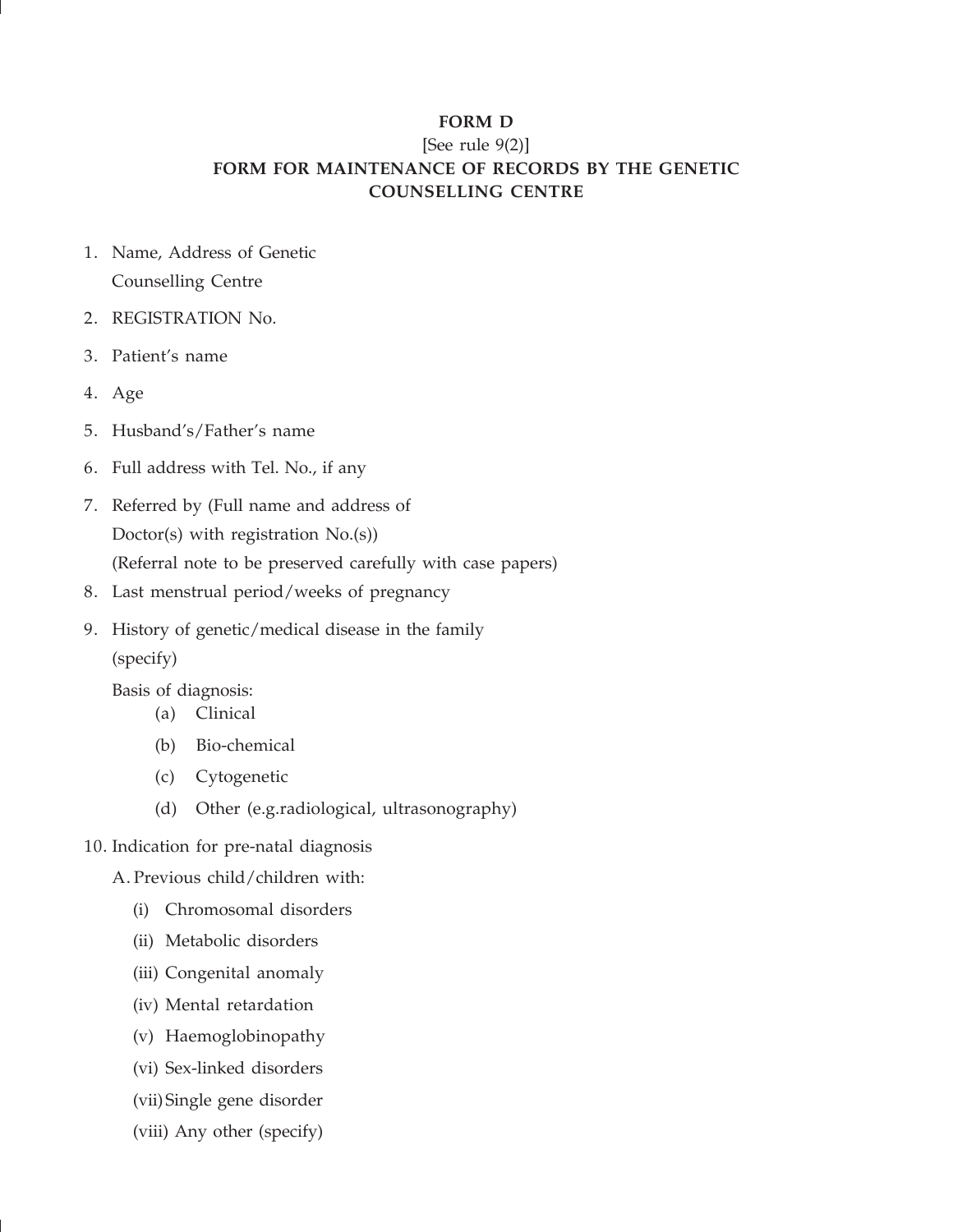- B. Advanced maternal age (35 years)
- C. Mother/father/sibling having genetic disease (specify)
- D. Others (specify)
- 11. Procedure advised<sup>2</sup>
	- (i) Ultrasound
	- (ii) Amniocentesis
	- (iii) Chorionic villi biopsy
	- (iv) Foetoscopy
	- (v) Foetal skin or organ biopsy
	- (vi) Cordocentesis
	- (vii) Any other (specify)
- 12. Laboratory tests to be carried out
	- (i) Chromosomal studies
	- (ii)Biochemical studies
	- (iii)Molecular studies
	- (iv)Preimplantation gender diagnosis
- 13. Result of pre-natal diagnosis If abnormal give details. Normal/Abnormal

- 14. Was MTP advised?
- 15. Name and address of Genetic Clinic\* to which patient is referred.
- 16. Dates of commencement and completion of genetic counselling .

Place: Name, Signature and Registration No. of the Date: Medical Geneticist/Gynaecologist/Paediatrician administering Genetic Counselling.

<sup>2</sup> Strike out whichever is not applicable or necessary.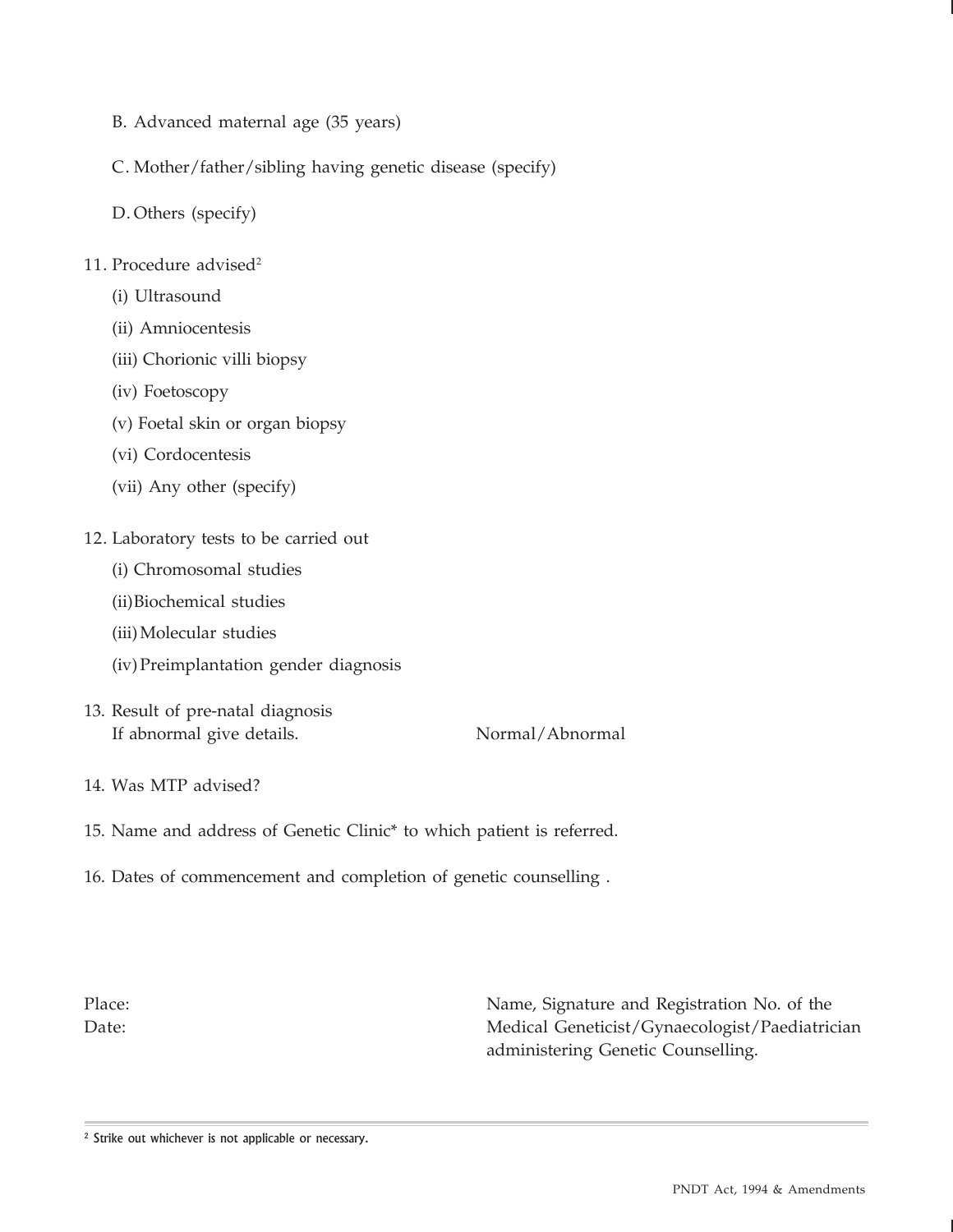# **FORM E**

# **[See Rule 9(3)]**

# **FORM FOR MAINTENANCE OF RECORDS BY GENETIC LABORATORY**

- 1. Name and address of genetic laboratory
- 2. Registration No.
- 3. Patient's name
- 4. Age
- 5. Husband's/Father's name
- 6. Full address with Tel. No., if any
- 7. Referred by/sample sent by (full name and address of Genetic Clinic) (Referral note to be preserved carefully with case papers)
- 8. Type of sample: Maternal blood/Chorionic villus sample/amniotic fluid/Foetal blood or other foetal tissue (specify)
- 9. Specify indication for pre-natal diagnosis
	- A. Previous child/children with
		- (i) Chromosomal disorders
		- (ii) Metabolic disorders
		- (iii) Malformation(s)
		- (iv) Mental retardation
		- (v) Hereditary haemolytic anaemia
		- (vi) Sex-linked disorder
		- (vii) Single gene disorder
		- (viii) Any other (specify)
	- B. Advanced maternal age (35 years or above)
	- C. Mother/father/sibling has genetic disease (specify)
	- D. Other (specify)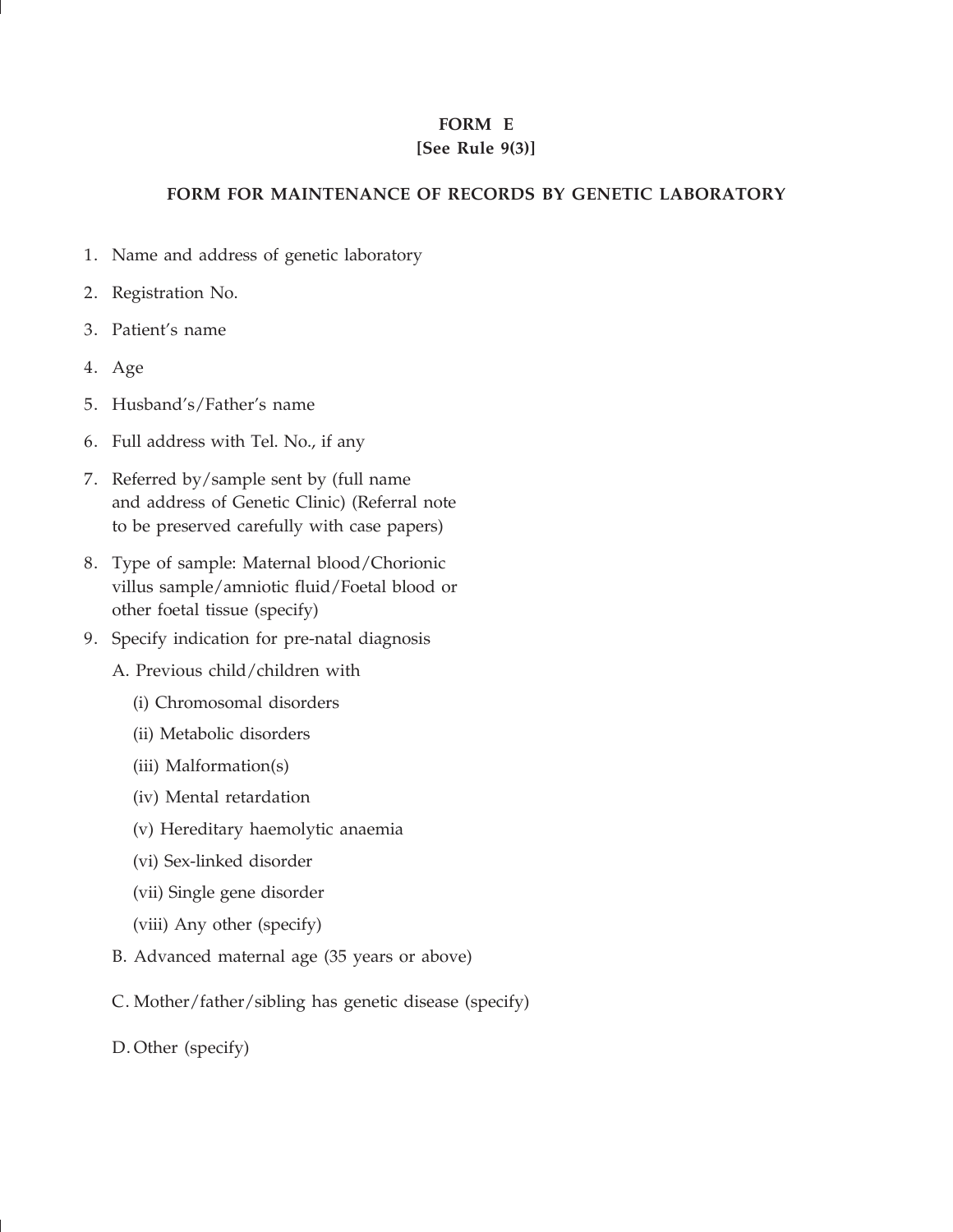#### 10. Laboratory tests carried out (give details)

- (i) Chromosomal studies
- (ii) Biochemical studies
- (iii) Molecular studies
- (iv) Preimplantation gender diagnosis
- 11. Result of diagnosis

If abnormal give details. Normal/Abnormal

12. Date(s) on which tests carried out.

The results of the Pre-natal diagnostic tests were conveyed to …………………… on ………………………

Name, Signature and Registration No. of the Medical Geneticist/Director of the Institute

Place:

Date: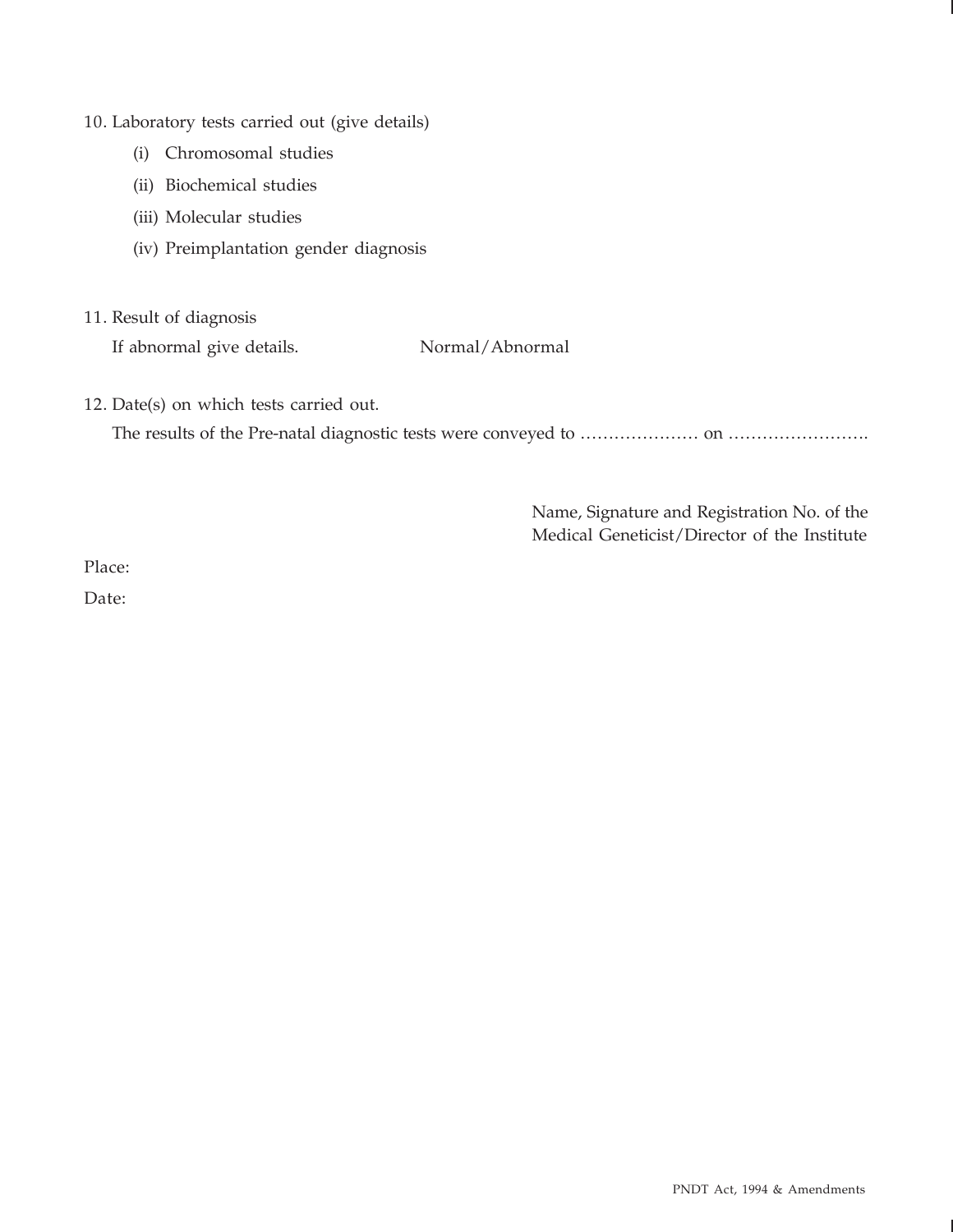#### **FORM F**

[See Proviso to section 4(3), Rule 9(4) and Rule  $10(1A)$ ]

# **FORM FOR MAINTENANCE OF RECORDS IN CASE OF A PREGNANT WOMAN BY GENETIC CLINIC/ULTRASOUND CLINIC/IMAGING CENTRE**

- 1. Name and address of Genetic Clinic\*/Ultrasound Clinic\*/Imaging Centre\*
- 2. Registration No.
- 3. Patient's name and her age
- 4. Number of children with sex of each child
- 5. Husband's/Father's name
- 6. Full address with Tel. No., if any
- 7. Referred by (full name and address of Doctor(s)/ Genetic Counselling Centre (Referral note to be preserved carefully with case papers)/self referral
- 8. Last menstrual period/weeks of pregnancy
- 9. History of genetic/medical disease in the family (specify)

Basis of diagnosis:

- (a) Clinical
- (b) Bio-chemical
- (c) Cytogenetic
- (d) Other (e.g.radiological, ultrasonography etc.-specify)
- 10. Indication for pre-natal diagnosis
	- A. Previous child/children with:
		- (i) Chromosomal disorders
		- (ii) Metabolic disorders
		- (iii) Congenital anomaly
		- (iv) Mental retardation
		- (v) Haemoglobinopathy
		- (vi) Sex-linked disorders
		- (vii) Single gene disorder
		- (viii) Any other (specify)
	- B. Advanced maternal age (35 years)
	- C. Mother/father/sibling has genetic disease (specify)
	- D. Other (specify)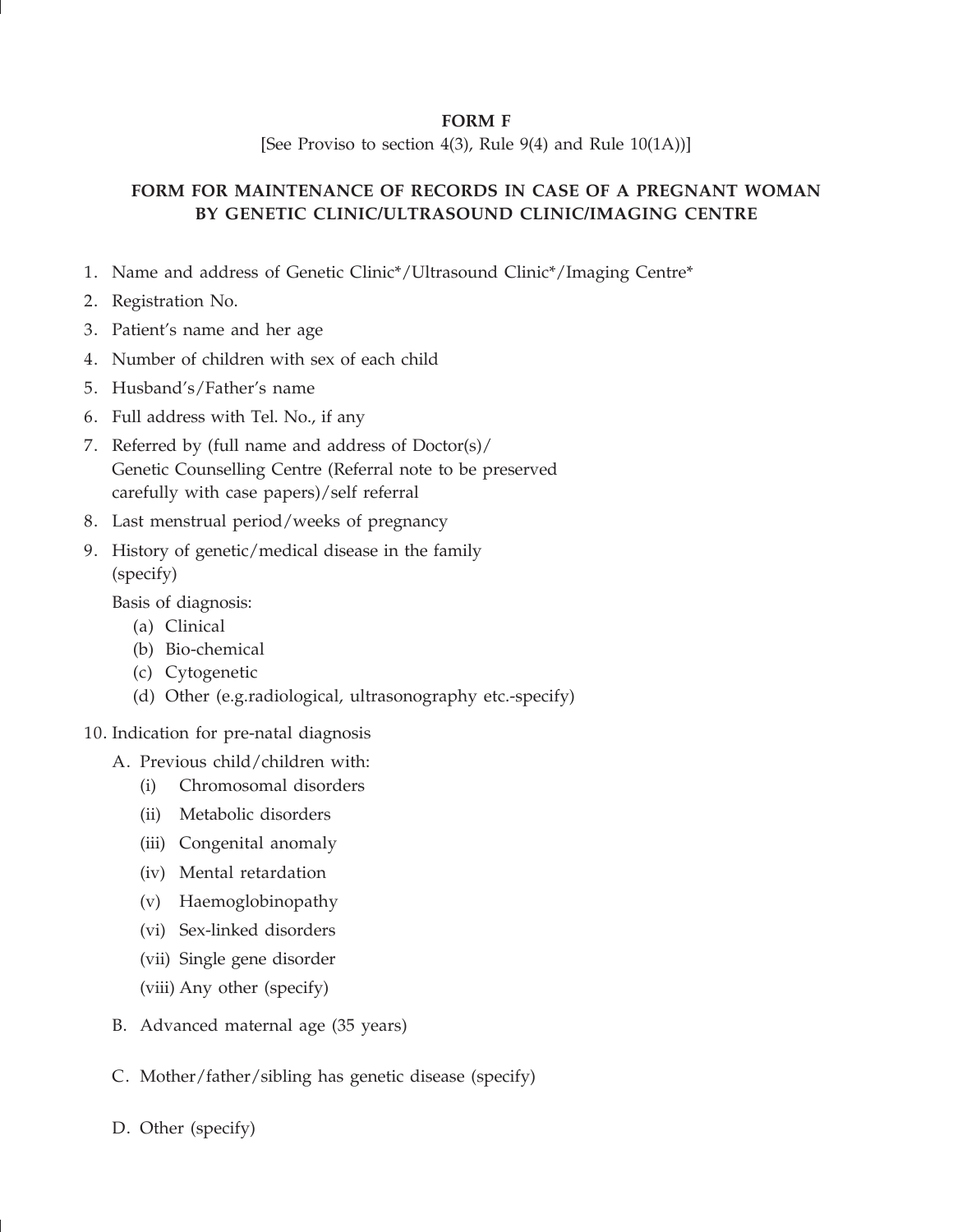11. Procedures carried out (with name and registration No. of Gynaecologist/Radiologist/Registered Medical Practitioner) who performed it.

Non-Invasive

(i) Ultrasound (specify purpose for which ultrasound is done during pregnancy) [List of indications for ultrasonography of pregnant women are given in the note below]

Invasive

- (ii) Amniocentesis
- (iii) Chorionic Villi aspiration
- (iv) Foetal biopsy
- (v) Cordocentesis
- (vi) Any other (specify)
- 12. Any complication of procedure please specify

# 13. Laboratory tests recommended<sup>3</sup>

- (i) Chromosomal studies
- (ii) Biochemical studies
- (iii) Molecular studies
- (iv) Pre-implantation gender diagnosis
- 14. Result of
	- (a) pre-natal diagnostic procedure (give details)
	- (b) Ultrasonography (specify abnormality detected, if any). Normal/Abnormal

- 15. Date(s) on which procedures carried out.
- 16. Date on which consent obtained. (In case of invasive)
- 17. The result of pre-natal diagnostic procedure were conveyed to ……..on….
- 18. Was MTP advised/conducted?
- 19. Date on which MTP carried out.

Name, Signature and Registration number of the Gynaecologist/Radiologist/Director of the Clinic

Date: Place

<sup>&</sup>lt;sup>3</sup> Strike out whichever is not applicable or necessary.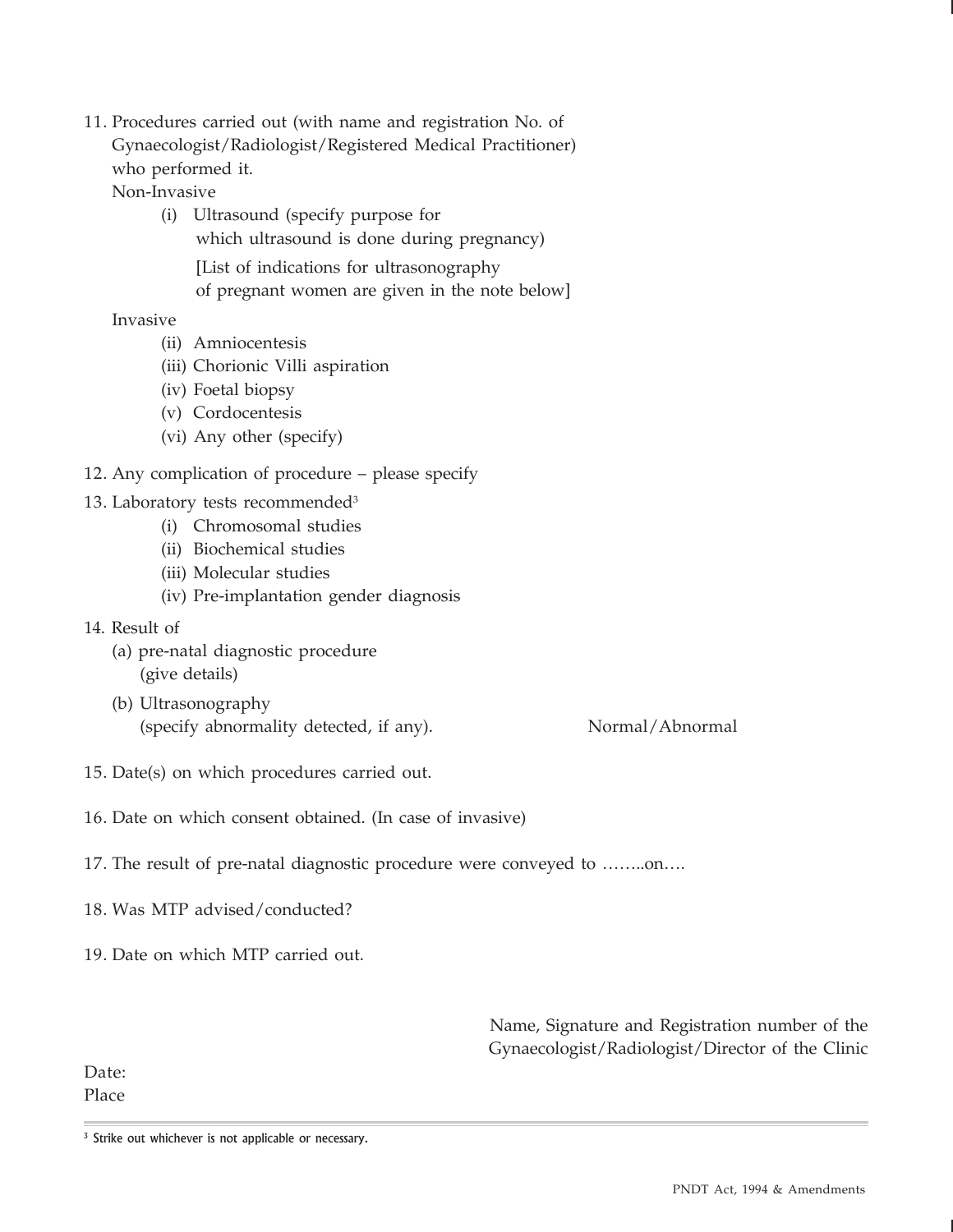# **DECLARATION OF PREGNANT WOMAN**

I, Ms.\_\_\_\_\_\_\_\_\_\_\_\_\_\_\_\_\_\_\_\_\_\_\_\_\_\_\_\_\_\_\_\_\_\_\_\_\_\_\_\_\_\_\_\_ (name of the pregnant woman) declare that by undergoing ultrasonography/image scanning etc. I do not want to know the sex of my foetus.

Signature/Thump impression of pregnant woman

3. Strike out whichever is not applicable or not necessary

# **DECLARATION OF DOCTOR/PERSON CONDUCTING ULTRASONOGRAPHY/IMAGE SCANNING**

I, \_\_\_\_\_\_\_\_\_\_\_\_\_\_\_\_\_\_\_\_\_\_\_\_\_\_\_\_\_\_\_\_\_\_\_\_\_\_\_\_\_\_\_\_\_\_\_\_\_\_\_\_\_\_\_\_ (name of the person conducting ultrasonography/image scanning) declare that while conducting ultrasonography/image scanning on Ms. tected nor disclosed the sex of her foetus to anybody in any manner.

Name and signature of the person conducting ultrasonography/image scanning/Director or owner of genetic clinic/ultrasound clinic/imaging centre.

#### **Important Note:**

- i. Ultrasound is not indicated/advised/performed to determine the sex of foetus except for diagnosis of sex-linked diseases such as Duchenne Muscular Dystrophy, Haemophilia A & B etc.
- ii. During pregnancy Ultrasonography should only be performed when indicated. The following is the representative list of indications for ultrasound during pregnancy.
- 1. To diagnose intra-uterine and/or ectopic pregnancy and confirm viability.
- 2. Estimation of gestational age (dating).
- 3. Detection of number of foetuses and their chorionicity.
- 4. Suspected pregnancy with IUCD in-situ or suspected pregnancy following contraceptive failure/MTP failure.
- 5. Vaginal bleeding/leaking.
- 6. Follow-up of cases of abortion.
- 7. Assessment of cervical canal and diameter of internalos.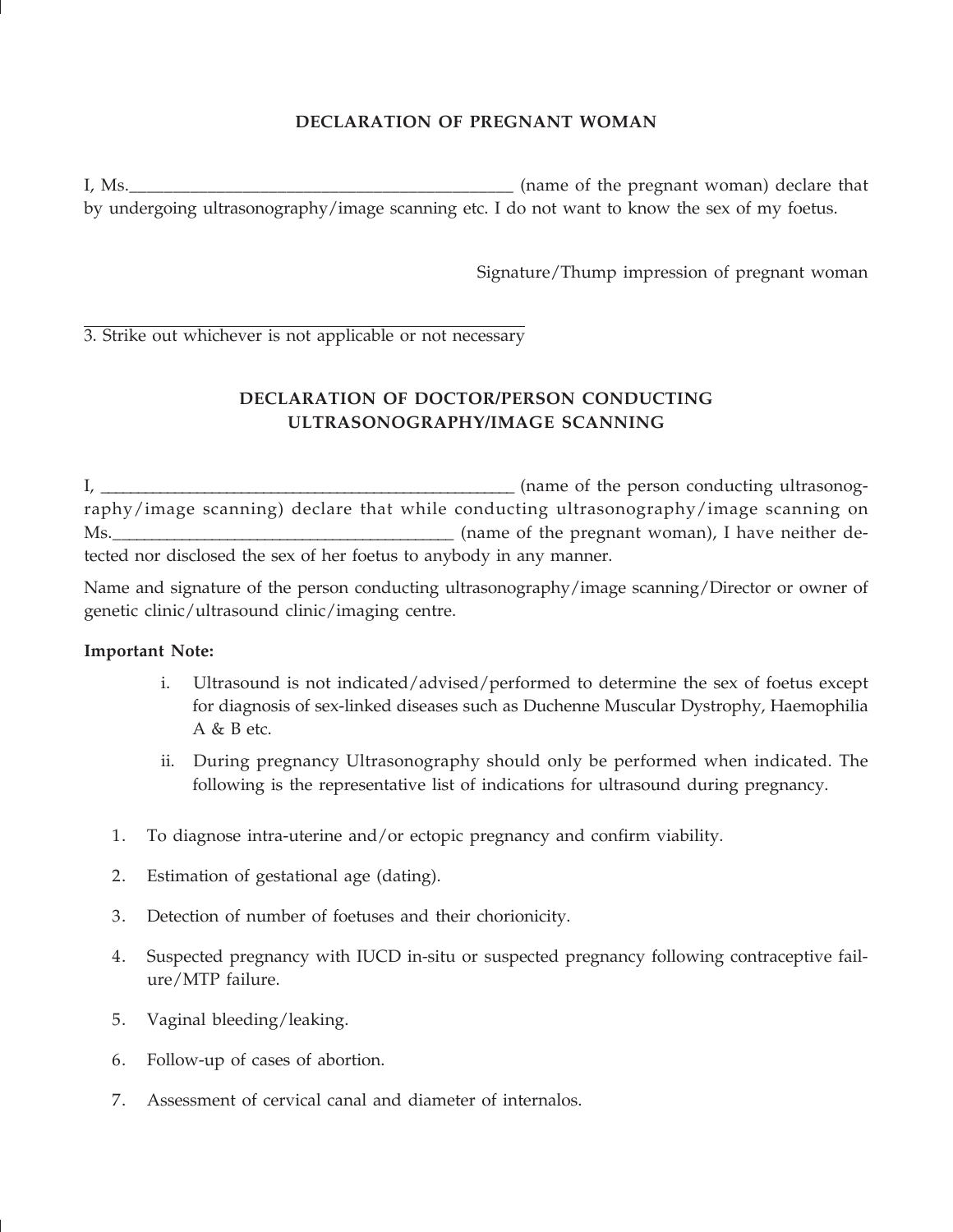- 8. Discrepancy between uterine size and period of amenorrhoea.
- 9. Any suspected adenexal or uterine pathology/abnormality.
- 10. Detection of chromosomal abnormalities, foetal structural defects and other abnormalities and their follow-up.
- 11. To evaluate foetal presentation and position.
- 12. Assessment of liquor amnii.
- 13. Pre-term labour/pre-term premature rupture of membranes.
- 14. Evaluation of placental position, thickness, grading and abnormalities (placenta praevia, retroplacental haemorrhage, abnormal adherence etc.).
- 15. Evaluation of umbilical cord presentation, insertion, nuchal encirclement, number of vessels and presence of true knot.
- 16. Evaluation of previous Caesarean Section scars.
- 17. Evaluation of foetal growth parameters, foetal weight and foetal well being.
- 18. Colour flow mapping and duplex Doppler studies.
- 19. Ultrasound guided procedures such as medical termination of pregnancy, external cephalic version etc. and their follow-up.
- 20. Adjunct to diagnostic and therapeutic invasive interventions such as chorionic villus sampling (CVS), amniocenteses, foetal blood sampling, foetal skin biopsy, amnio-infusion, intrauterine infusion, placement of shunts etc.
- 21. Observation of intra-partum events.
- 22. Medical/surgical conditions complicating pregnancy.
- 23. Research/scientific studies in recognised institutions.

**Person conducting ultrasonography on a pregnant woman shall keep complete record thereof in the clinic/center in Form – F and any deficiency found therein shall amount to contravention of provisions of section 5 or section 6 of the Act, unless contrary is proved by the person conducting such ultrasonography.**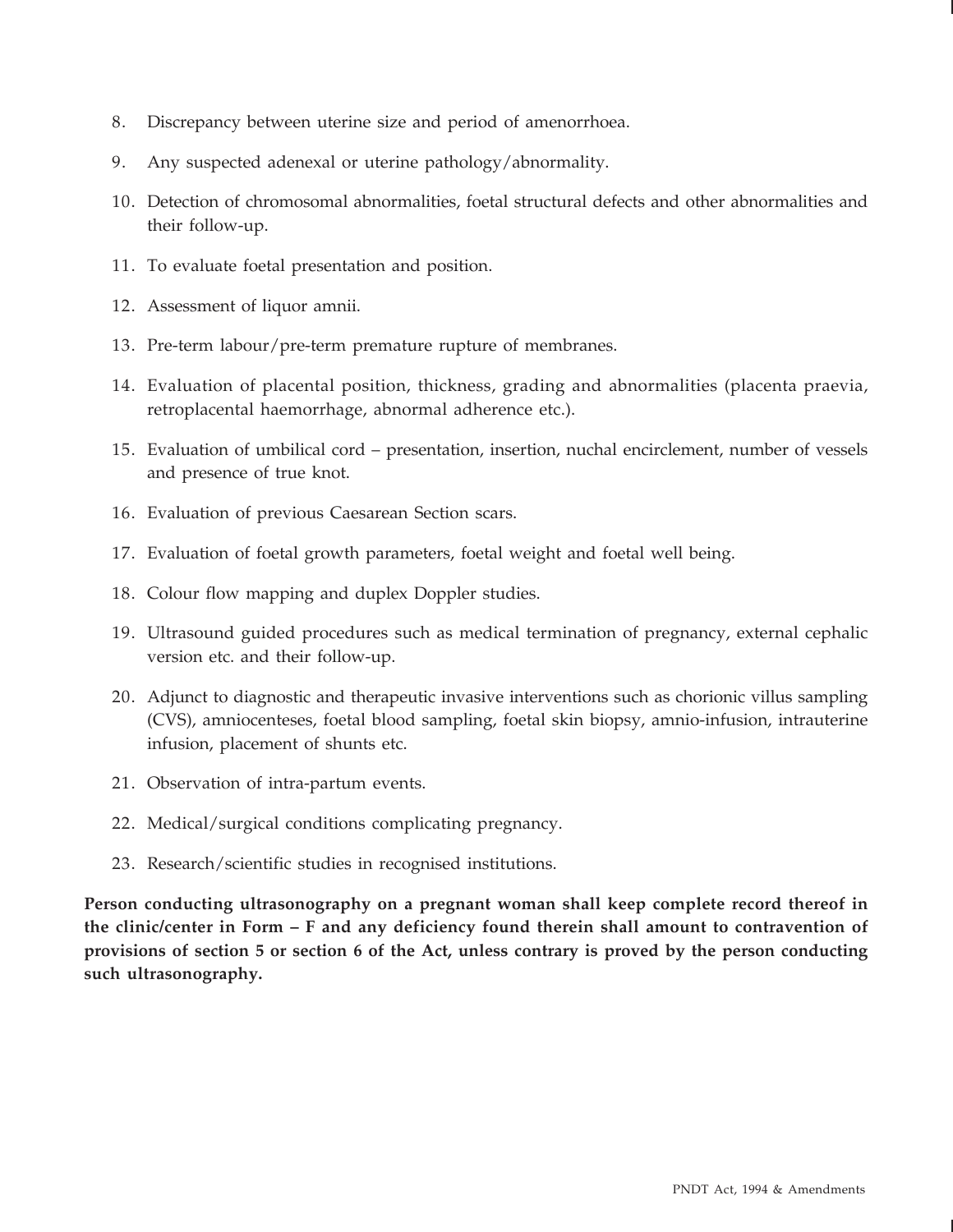#### **FORM G**

[See Rule 10]

## **FORM OF CONSENT**

(For invasive techniques)

I, ……………………………………………… wife/daughter of ………………………………………. Age ……… years residing at …………………………………………………………………………………….. hereby state that I have been explained fully the probable side effects and after effects of the pre-natal diagnostic procedures.

I wish to undergo the preimplantation/pre-natal diagnostic technique/test/procedures in my own interest to find out the possibility of any abnormality (i.e. disease/deformity/disorder) in the child I am carrying.

I undertake not to terminate the pregnancy if the pre-natal procedure/technique/ test conducted show the absence of disease/deformity/disorder.

I understand that the sex of the foetus will not be disclosed to me.

I understand that breach of this undertaking will make me liable to penalty as prescribed in the Pre-natal Diagnostic Techniques (Regulation and Prevention of Misuse) Act, 1994 (57 of 1994) and rules framed thereunder.

Date

Place

Signature of the pregnant woman.

I have explained the contents of the above to the patient and her companion (Name ……………………………………………….. Address ……………………………………… ……………………………………. Relationship ……………………..) in a language she/they understand.

> Name, Signature and/Registration number of Gynaecologist/ Medical Geneticist/ Radiologist/ Paediatrician/ Director of the Clinic/ Centre/ Laboratory

Date

Name, Address and Registration number of Genetic Clinic/ Institute

**SEAL**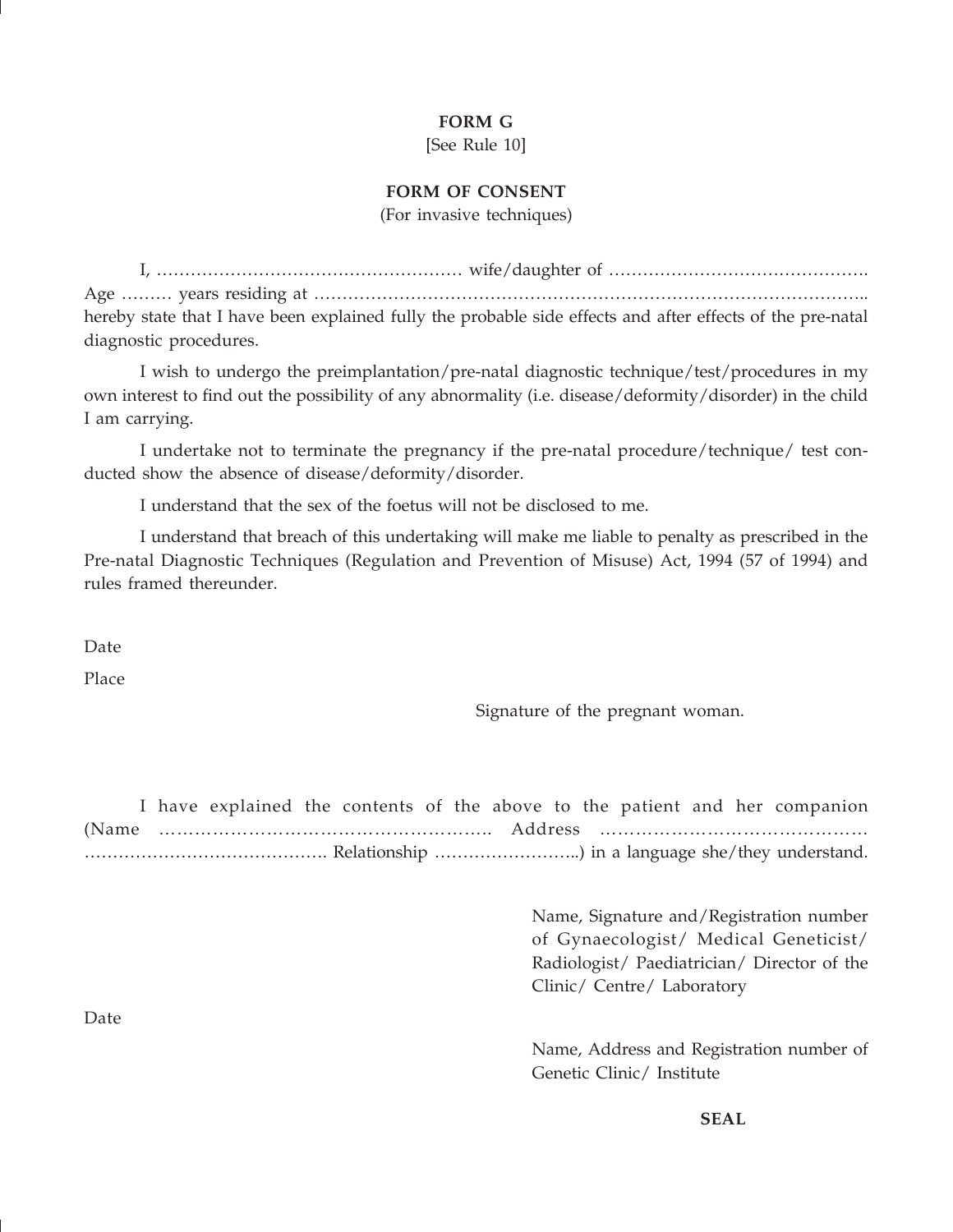# **FORM H**

#### [See Rule 9(5)]

# **FORM FOR MAINTENANCE OF PERMANENT RECORD OF APPLICATIONS FOR GRANT/ REJECTION OF REGISTRATION UNDER THE PRE-NATAL DIAGNOSTIC TECHNIQUES (REGULATION AND PREVENTION OF MISUSE) ACT, 1994**

- 1. Sl. No.
- 2. File number of Appropriate Authority.
- 3. Date of receipt of application for grant of registration.
- 4. Name, Address, Phone/Fax etc. of Applicant:
- 5. Name and address(es) of Genetic Counselling Centre\*/Genetic Laboratory\*/Genetic Clinic\*/ Ultrasound Clinic\*/Imaging Centre\*.
- 6. Date on which case considered by Advisory Committee and recommendation of Advisory Committee, in summary.
- 7. Outcome of application (state granted/rejected and date of issue of orders- record date of issue of order in Form B or Form C).
- 8. Registration number allotted and date of expiry of registration.
- 9. Renewals (date of renewal and renewed up to).
- 10. File number in which renewals dealt.
- 11. Additional information, if any.

Name, Designation and Signature of Appropriate Authority

#### **Guidance for Appropriate Authority**

- (a) Form H is a permanent record to be maintained as a register, in the custody of the Appropriate Authority.
- (b)\*Means strike out whichever is not applicable.
- (c) On renewal, the Registration Number of the Genetic Counselling Centre/Genetic Laboratory/ Genetic Clinic/Ultrasound Clinic/Imaging Centre will not change. A fresh registration Number will be allotted in the event of change of ownership or management.
- (d) Registration number shall not be allotted twice.
- (e) Each Genetic Counselling Centre/Genetic Laboratory/Genetic Clinic/Ultrasound Clinic/Imaging Centre may be allotted a folio consisting of two pages of the Register for recording Form H.
- (f) The space provided for 'additional information' may be used for recording suspension, cancellations, rejection of application for renewal, change of ownership/management, outcome of any legal proceedings, etc.
- (g) Every folio (i.e. 2 pages) of the Register shall be authenticated by signature of the Appropriate Authority with date, and every subsequent entry shall also be similarly authenticated.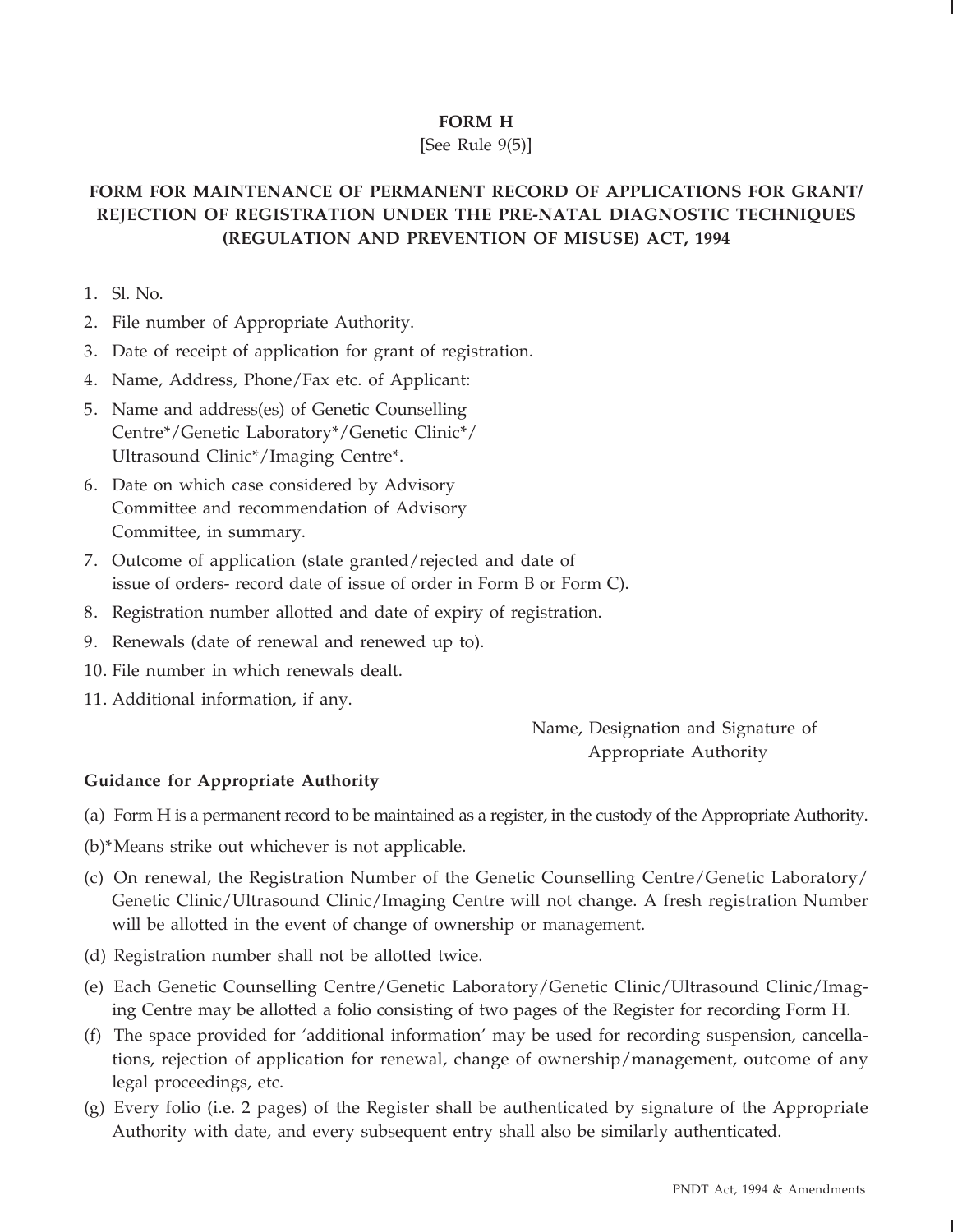# APPENDIX-III

# **THE PRE-NATAL DIAGNOSTIC TECHNIQUES (REGULATION AND PREVENTION OF MISUSE) (ADVISORY COMMITTEE) RULES, 1996**

**G.S.R. 540 (E), dated 26th November, 1996**- In exercise of the powers conferred by Sec.32 of the Prenatal Diagnostic Techniques (Regulation and Prevention of Misuse) Act, 1994 (57 of 1994), the Central Government hereby makes the following rules, namely:-

- 1. *Short title and commencement*.-
	- 1. These rules may be called the Pre-natal Diagnostic Techniques (Regulation and Prevention of Misuse) (Advisory Committees) Rules, 1996.
	- 2. They shall come into force on the date of their publication in the Official Gazette.
- 2. *Definitions*.- In these rules, unless the context otherwise requires:-
	- (a) "Act" means the Pre-Natal Diagnostic Techniques (Regulation and Prevention of Misuse) Act, 1994 (57 of 1994);
	- (b) "Advisory Committee" means an Advisory Committee constituted under sub-section (5) of Section 17 of the Act;
	- (c) "Chairman" means the Chairman of the Advisory Committee appointed under sub-section (5) of Section 17;
	- (d) "Principle rules" means the Pre-Natal Diagnostic Techniques (Regulation and Prevention of Misuse) Rules, 1996;
	- (e) "section" means a section of the Act;
	- (f) "words and expressions" used herein and not defined in these rules but defined in the Act or in the principal rules, as the case may be, shall have the meanings, respectively, assigned to them in the Act or in the principle rules.
- 3. *Terms and conditions of appointment as a member of an Advisory Committee*.- (1) No person shall be appointed as a member of an Advisory Committee if he –
	- (a) has been convicted and sentenced to imprisonment for an offence which, in the opinion of the Central Government or the State Government, as the case may be, involves moral turpitude; or
	- (b) is an undischarged insolvent; or
	- (c) is of unsound mind and stands so declared by a competent Court; or
	- (d) has been removed or dismissed from the service of the Government or a Corporation owned or controlled by the Government; or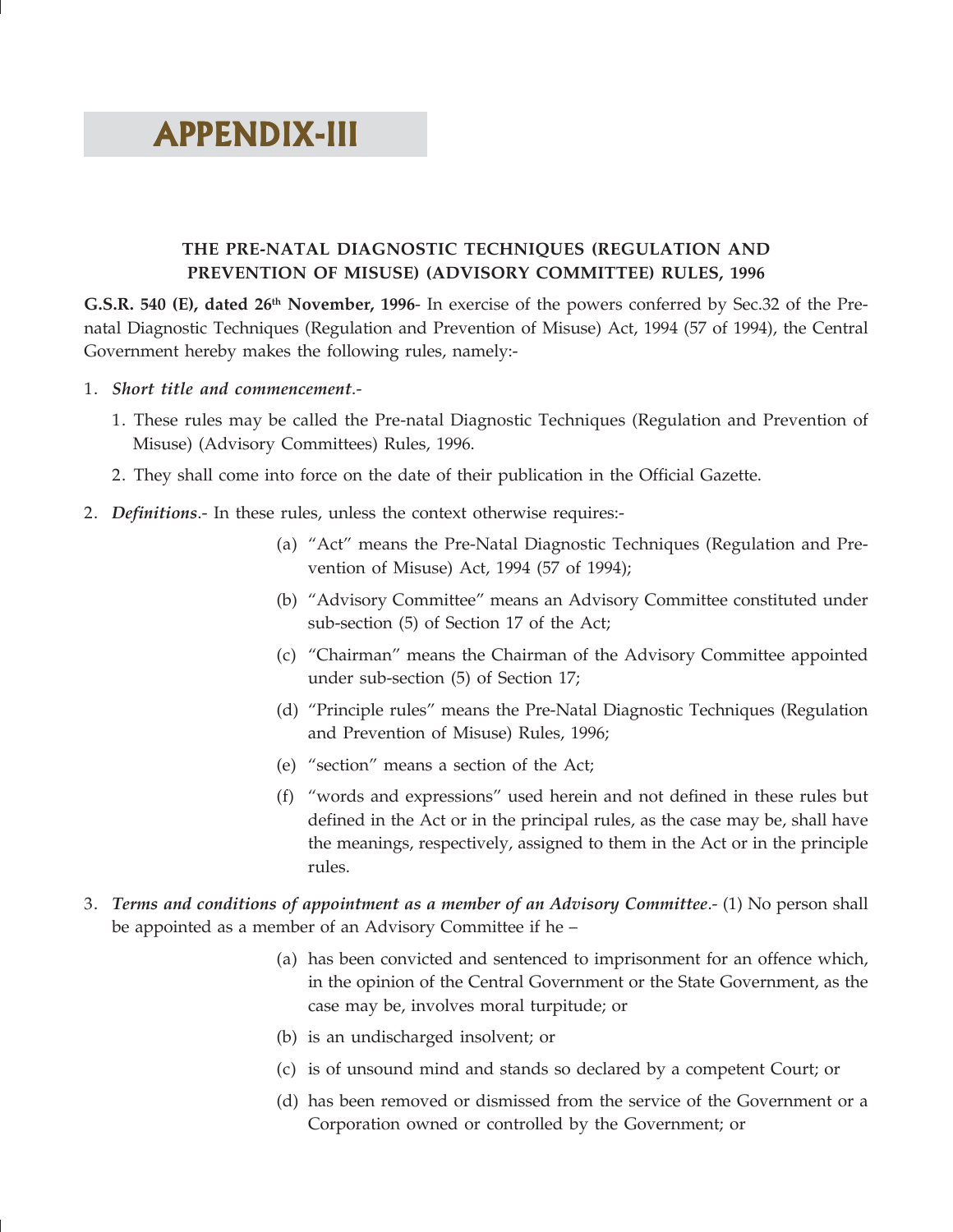- (e) has, in the opinion of the Central Government or the State Government, as the case may be, such financial or other interest as is likely to affect prejudicially the discharge by him of his functions as a member of the Advisory Committee; or
- (f) has, in the opinion of the Central Government or the State Government, as the case may be, been associated with the sue or promotion of prenatal diagnostic techniques for determination of sex.
- 2. Every member of an Advisory Committee shall be a resident of the State or Union Territory, for which the Advisory Committee to which he is appointed as a member, has been constituted.
- 3. A member of an Advisory Committee shall hold office during the pleasure of the Central Government or the State Government, as the case may be.
- 4. Subject to the provisions of sub-rule (3), every such member shall hold office for a period not exceeding three years:

Provided that any person holding office as a member of an Advisory Committee immediately before the commencement of these rules shall hold such office only for the term of three years from the date of his appointment.

- 5. A retiring member or a member whose term of office has expired by efflux of time shall be eligible for re-appointment.
- 6. A casual vacancy in an Advisory Committee caused by the resignation, death, transfer or removal of any member or otherwise shall be filled by fresh appointment and the person so appointed shall hold office for a period not exceeding the term of office of the member in whose place he is appointed.
- 7. The Central Government or the State Government, as the case may be, may remove from office any member of an Advisory Committee before the expiration of his term of office.
- 8. Every member of an Advisory Committee shall be entitled to draw traveling and daily allowances for journeys performed by him for attending the meetings (including a meeting adjourned for want of quorum), of the Advisory Committee or for the purpose of discharging any other duties prescribed under the Act, or under the Principle rules or under these rules, on the scale admissible to First Grade Officers of the Government of the State or of the Union Territory, as the case may be.
- 4. *Meetings of the Advisory Committees*.- The intervening period between any two meetings of an Advisory Committee shall not exceed sixty days.
- 5. *Notice of meetings*.-
	- 1. At least seven clear days' notice of all meetings of the Advisory Committee shall be given to each member, but an urgent meeting may be called by the Chairman at three clear days' notice:

Provided that if the Chairman is not available, and a meeting is required to be held within the time limit prescribed in Rule 4, the Appropriate Authority may call a meeting with seven clear days' notice after consultation with not less than four of the members of the Advisory Committee.

2. The notice shall state the business to be transacted at the meeting and no business other than that stated shall be transacted at such meeting except with the consent of the Chairman or on his motion.